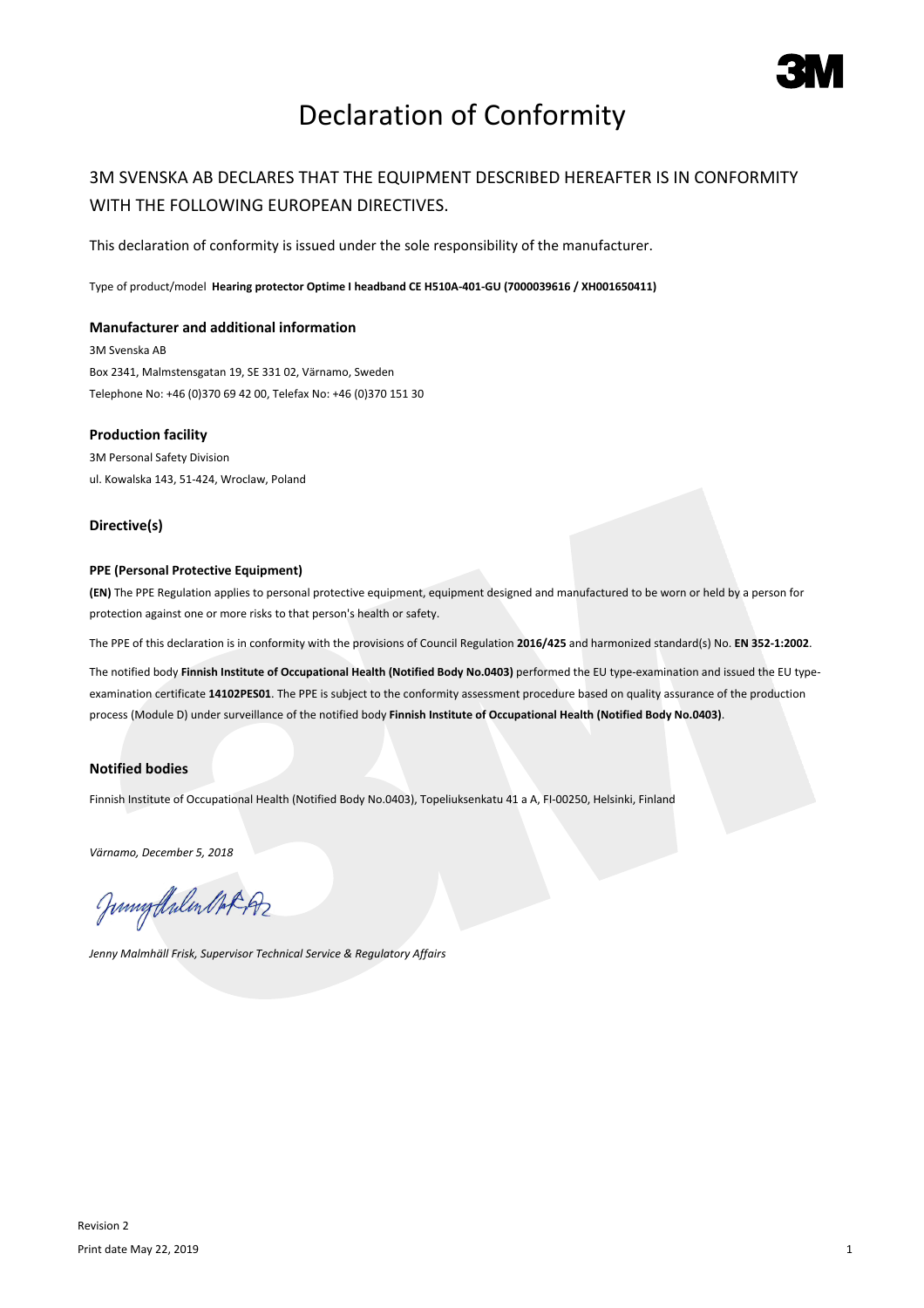

## Konformitätserklärung

## 3M SVENSKA AB ERKLÄRT, DASS DIE UNTEN BESCHRIEBENE AUSRÜSTUNG DIE FOLGENDEN EUROPÄISCHEN RICHTLINIEN ERFÜLLT.

Diese Konformitätserklärung wurde unter alleiniger Verantwortung des Herstellers erstellt.

Produktart/modell **Hearing protector Optime I headband CE H510A-401-GU (7000039616 / XH001650411)**

#### **Hersteller und zusätzliche informationen**

3M Svenska AB Box 2341, Malmstensgatan 19, SE 331 02, Värnamo, Sweden Telephone No: +46 (0)370 69 42 00, Telefax No: +46 (0)370 151 30

#### **Produktionsstätte**

3M Personal Safety Division ul. Kowalska 143, 51-424, Wroclaw, Poland

#### **Richtlinie(n)**

#### **PPE (Personal Protective Equipment)**

**(DE)** Die PSA-Verordnung gilt für persönliche Schutzausrüstung, Ausrüstung, die dafür entworfen wurde und hergestellt wird, von einer Person als Schutz vor einer oder mehreren Gesundheits- und Sicherheitsgefahren für Person getragen oder gehalten zu werden.

Die PSA, für die diese Erklärung gilt, stimmt mit den Anforderungen der Verordnung **2016/425** der Kommission überein und erfüllt die harmonisierten Normen **EN 352-1:2002**.

Die benannte Stelle **Finnish Institute of Occupational Health (Notified Body No.0403)** hat die EU-Baumusterprüfung durchgeführt und das EU-Baumusterprüfzertifikat **14102PES01** erstellt. Die PSA ist Bestandteil des Konformitätsbewertungsverfahrens, das auf der Qualitätskontrolle beim Herstellungsprozess (Modul D) unter Überwachung der benannten Stelle **Finnish Institute of Occupational Health (Notified Body No.0403)**.

#### **Benannte stellen**

Finnish Institute of Occupational Health (Notified Body No.0403), Topeliuksenkatu 41 a A, FI-00250, Helsinki, Finland

*Värnamo, December 5, 2018*

Junnytlalen Not Az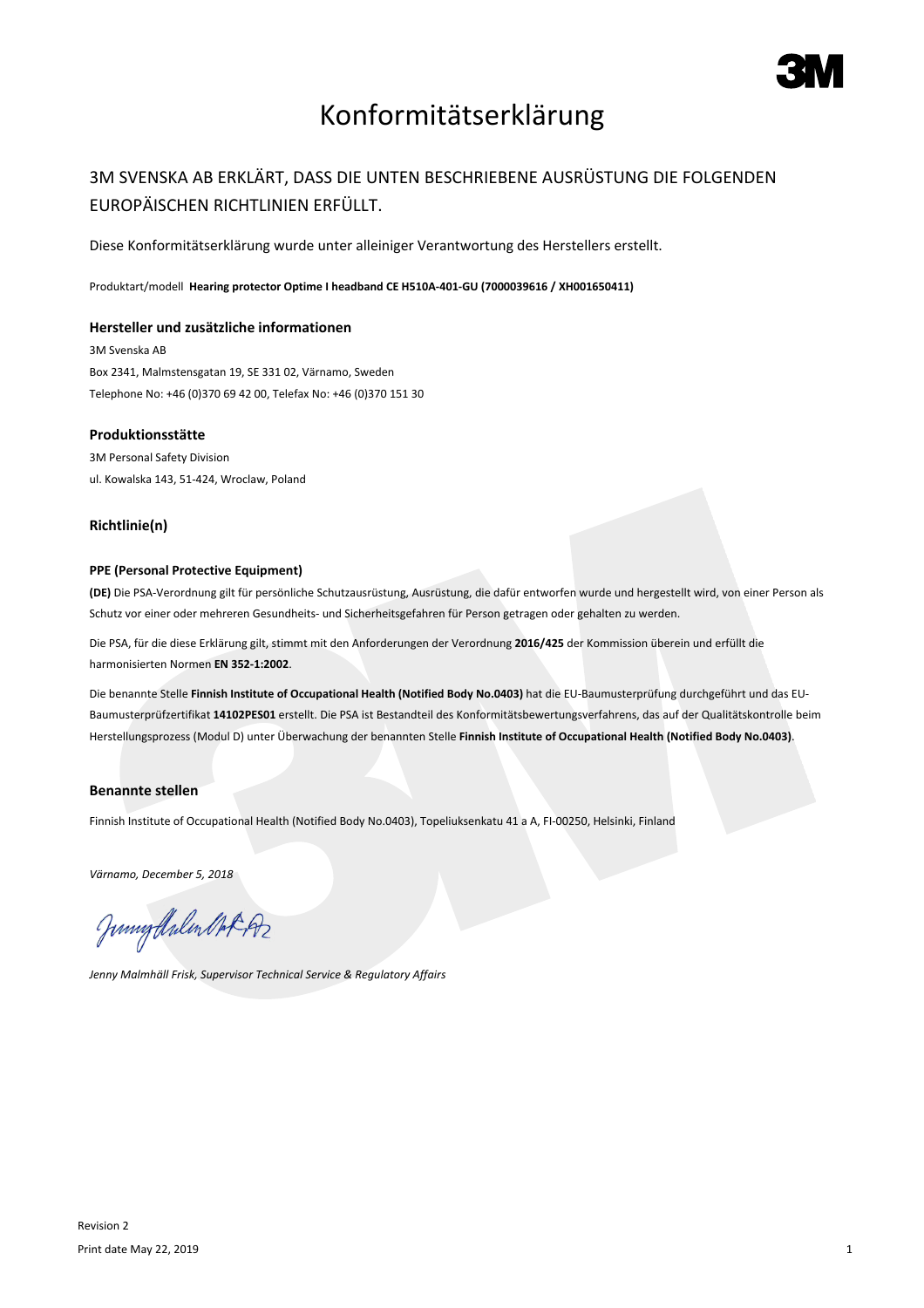

# Déclaration de conformité

## 3M DÉCLARE QUE LE MATÉRIEL DÉCRIT CI-APRÈS EST EN CONFORMITÉ AVEC LES DIRECTIVES EUROPEENNES SUIVANTES.

La présente déclaration de conformité est établie sous la seule responsabilité du fabricant.

Type de produit/modèle **Hearing protector Optime I headband CE H510A-401-GU (7000039616 / XH001650411)**

#### **Fabricant et informations supplémentaires**

3M Svenska AB Box 2341, Malmstensgatan 19, SE 331 02, Värnamo, Sweden Telephone No: +46 (0)370 69 42 00, Telefax No: +46 (0)370 151 30

#### **Site de production**

3M Personal Safety Division ul. Kowalska 143, 51-424, Wroclaw, Poland

#### **Directive(s)**

#### **PPE (Personal Protective Equipment)**

**(FR)** Le règlement EPI s'applique aux équipements de protection individuelle, aux équipements conçus et fabriqués pour être portés ou détenus par une personne pour la protection contre un ou plusieurs risques pour la santé ou la sécurité de cette personne.

L'EPI de cette déclaration est conforme aux dispositions du Règlement du Conseil **2016/425** et des normes harmonisées N° **EN 352-1:2002**.

L'organisme notifié Finnish Institute of **Finnish Institute of Occupational Health (Notified Body No.0403)** a procédé à l'examen UE de type et a délivré le certificat d'examen UE de type **14102PES01**. L'EPI est soumis à la procédure d'évaluation de la conformité basée sur l'assurance qualité du processus de production (module D) sous la surveillance de l'organisme notifié **Finnish Institute of Occupational Health (Notified Body No.0403)**.

#### **Organisme notifiés**

Finnish Institute of Occupational Health (Notified Body No.0403), Topeliuksenkatu 41 a A, FI-00250, Helsinki, Finland

*Värnamo, December 5, 2018*

Junnytlalen Not Az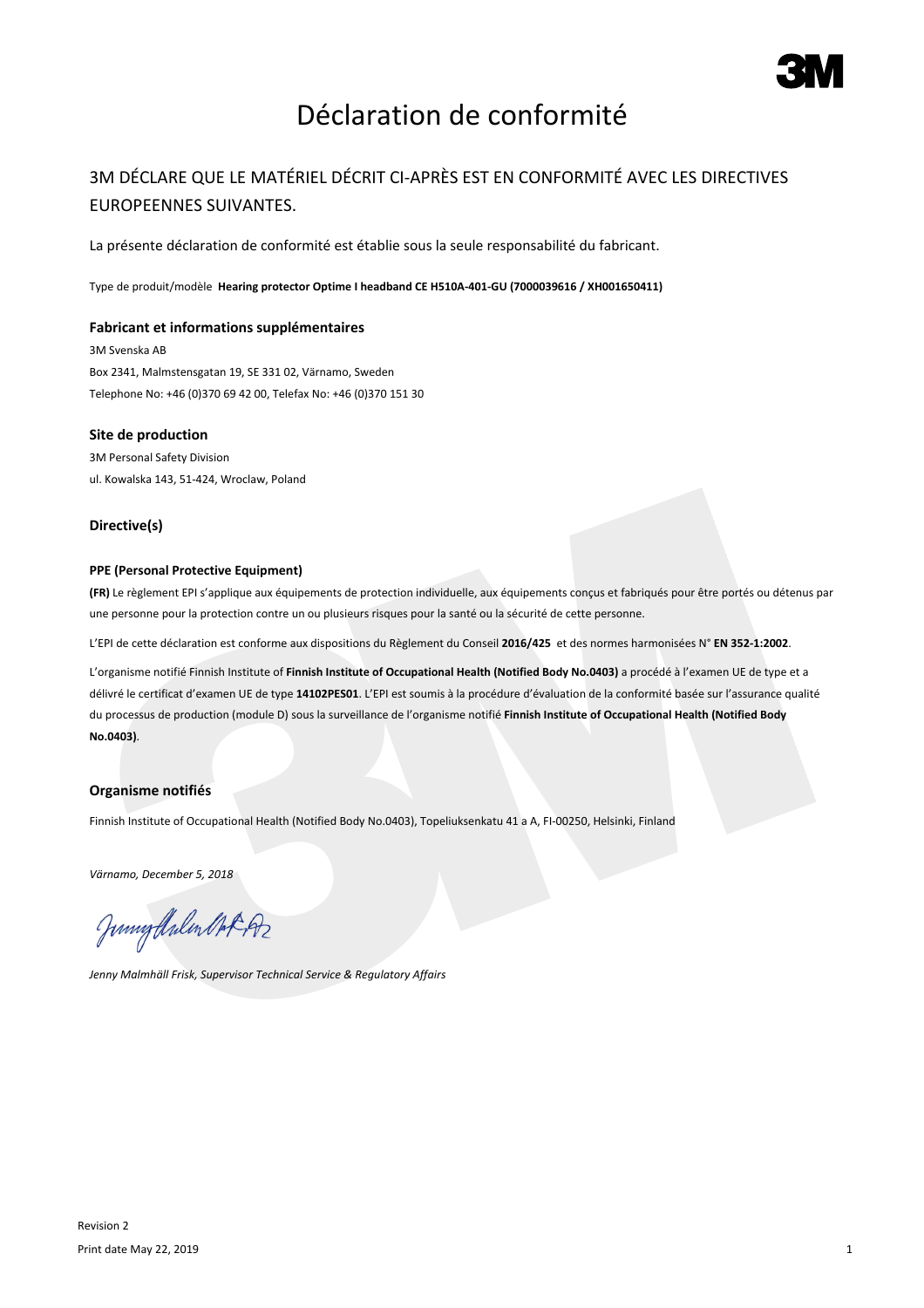

## Försäkran om överensstämmelse

## 3M SVENSKA AB FÖRSÄKRAR HÄRMED ATT DEN UTRUSTNING SOM BESKRIVS NEDAN ÖVERENSSTÄMMER MED FÖLJANDE EUROPEISKA DIREKTIV.

Ansvaret för utgivningen av denna försäkran om överensstämmelse är helt och hållet tillverkarens.

Typ av produkt/modell **Hearing protector Optime I headband CE H510A-401-GU (7000039616 / XH001650411)**

#### **Tillverkare och ytterligare information**

3M Svenska AB Box 2341, Malmstensgatan 19, SE 331 02, Värnamo, Sweden Telephone No: +46 (0)370 69 42 00, Telefax No: +46 (0)370 151 30

#### **Produktionsanläggning**

3M Personal Safety Division ul. Kowalska 143, 51-424, Wroclaw, Poland

#### **Direktiv**

#### **PPE (Personal Protective Equipment)**

**(SV)** PPE-förordningen gäller personlig skyddsutrustning, utrustning som utformats och tillverkats för att bäras eller hållas av en person till skydd mot en eller flera risker för hälsa eller säkerhet.

Denna utrustning överensstämmer med bestämmelserna i direktiv och, i förekommande fall, med nationell standard som införlivar harmoniserad standard nummer .

Den personliga skyddsutrustningen i denna försäkran om överensstämmelse överensstämmer med bestämmelserna i rådets förordning **2016/425** och harmoniserade standarder nummer **EN 352-1:2002**.

Anmält organ **Finnish Institute of Occupational Health (Notified Body No.0403)** har genomfört en EU-typprovning och utfärdat ett EU-typintyg **14102PES01**. Den personliga skyddsutrustningen är föremål för förfaranden för bedömning av överensstämmelse som grundar sig på kvalitetssäkring av produktionen (modul D) under övervakning av anmält organ **Finnish Institute of Occupational Health (Notified Body No.0403)**.

#### **Anmälda organ**

Finnish Institute of Occupational Health (Notified Body No.0403), Topeliuksenkatu 41 a A, FI-00250, Helsinki, Finland

*Värnamo, December 5, 2018*

Junigalulen Oct 192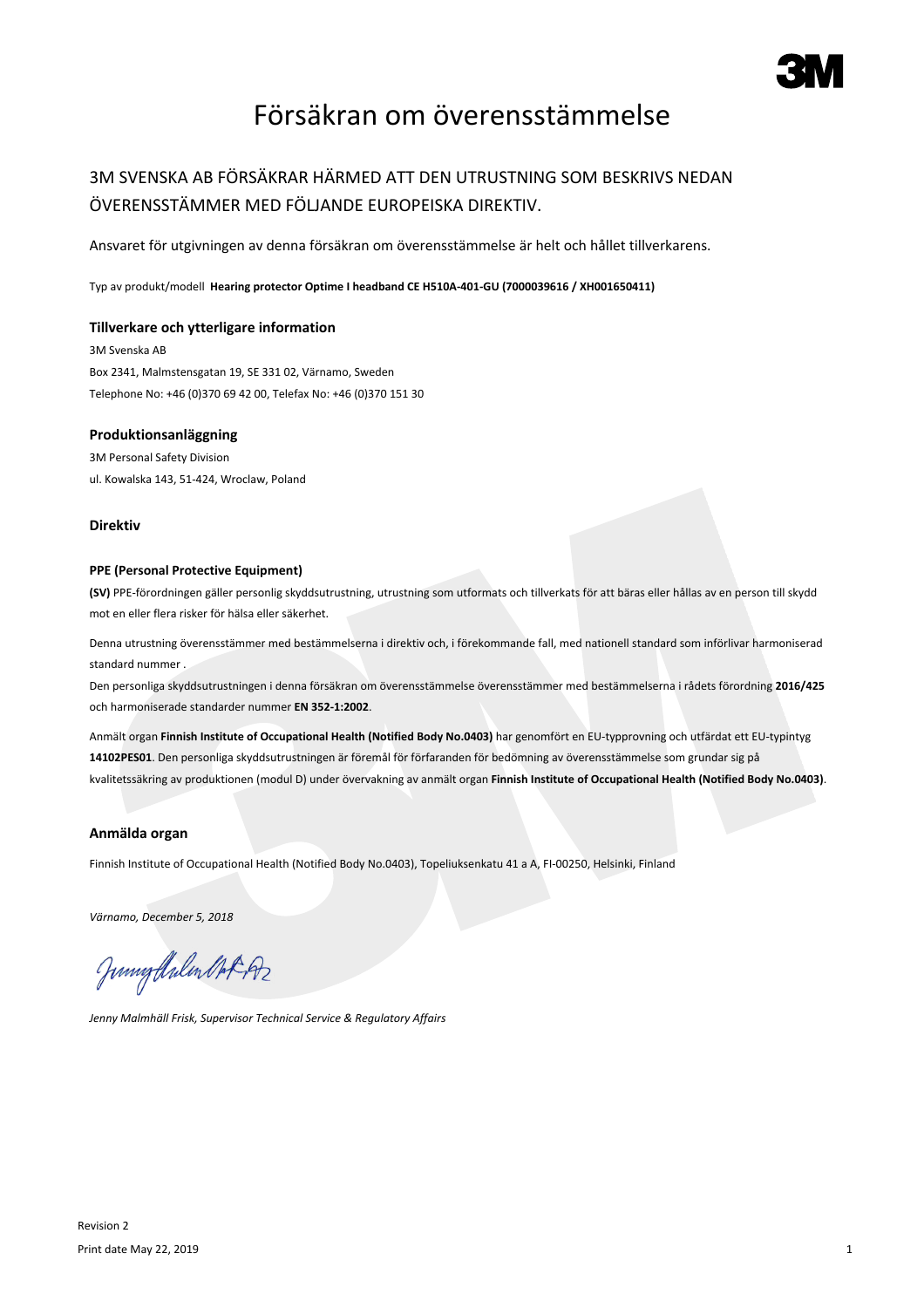

# Declaración de conformidad

### 3M SVENSKA AB DECLARA QUE EL EQUIPO DESCRITO A CONTINUACIÓN ES CONFORME A LAS SIGUIENTES DIRECTIVAS EUROPEAS.

Esta declaración de conformidad se ha expedido bajo responsabilidad exclusiva del fabricante.

Tipo de producto/modelo **Hearing protector Optime I headband CE H510A-401-GU (7000039616 / XH001650411)**

#### **Datos del fabricante e información adicional**

3M Svenska AB Box 2341, Malmstensgatan 19, SE 331 02, Värnamo, Sweden Telephone No: +46 (0)370 69 42 00, Telefax No: +46 (0)370 151 30

#### **Planta de producción**

3M Personal Safety Division ul. Kowalska 143, 51-424, Wroclaw, Poland

#### **Directiva(s)**

#### **PPE (Personal Protective Equipment)**

**(ES)** El reglamento sobre EPI es aplicable a equipos de protección individual, equipos diseñados y fabricados para ser llevados o usados por una persona para protección contra uno o más riesgos para la salud o seguridad de dicha persona.

El EPI objeto de esta declaración es de conformidad con las disposiciones del Reglamento del Consejo **2016/425** y la/s norma/s armonizada/s número/s **EN 352-1:2002**.

El organismo notificado **Finnish Institute of Occupational Health (Notified Body No.0403)** realizó el examen UE de tipo y extendió el certificado de examen UE de tipo **14102PES01**. El EPI está sujeto al procedimiento de evaluación de conformidad basado en el aseguramiento de calidad del proceso de producción (módulo D) bajo la supervisión del organismo notificado **Finnish Institute of Occupational Health (Notified Body No.0403)**.

#### **Organismos notificados**

Finnish Institute of Occupational Health (Notified Body No.0403), Topeliuksenkatu 41 a A, FI-00250, Helsinki, Finland

*Värnamo, December 5, 2018*

Junnytlalen Not Az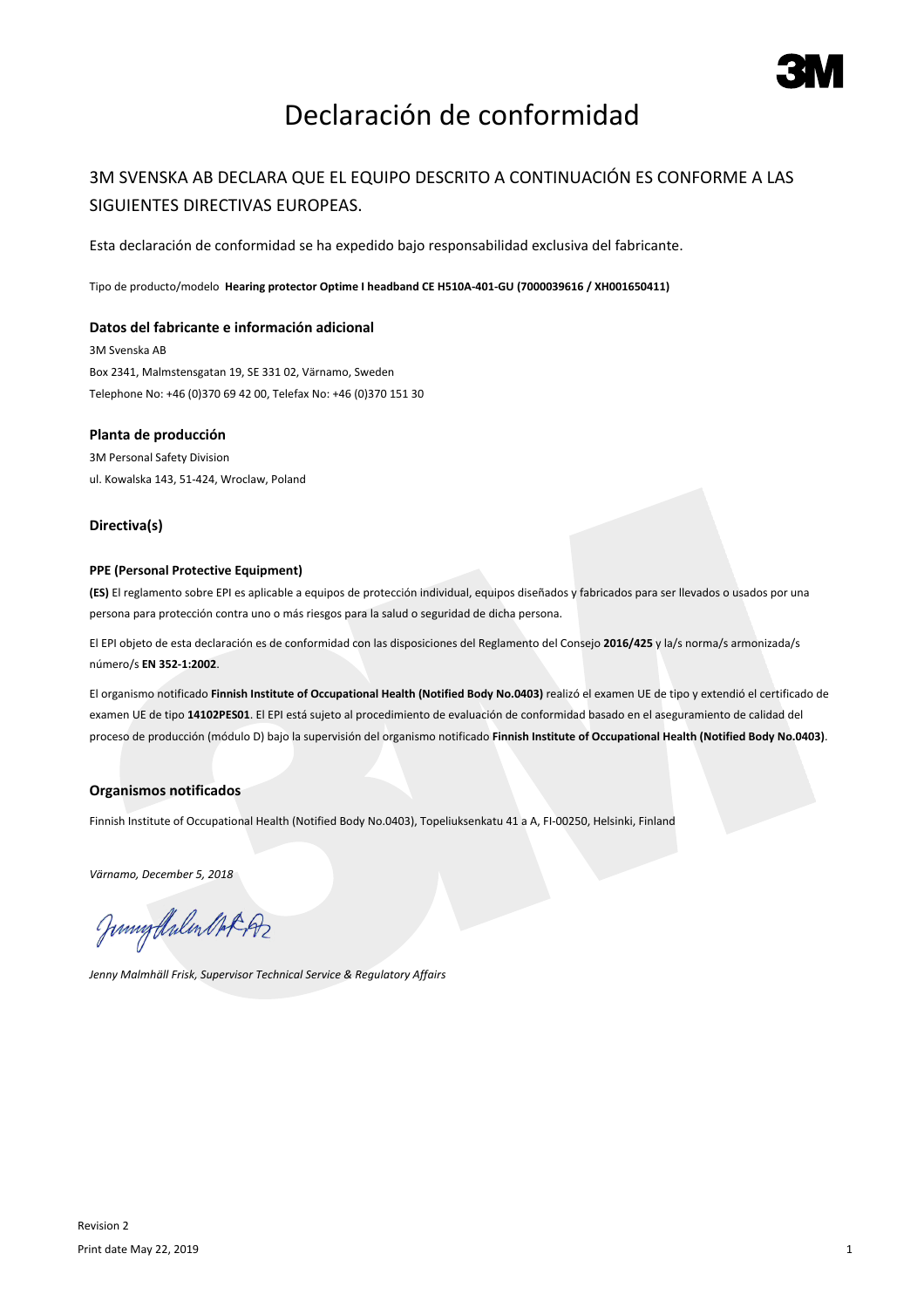

## Декларация за съответствие

### 3M SVENSKA AB ДЕКЛАРИРА, ЧЕ ОБОРУДВАНЕТО, ОПИСАНО ТУК, СЪОТВЕТСТВА НА СЛЕДНИТЕ ЕВРОПЕЙСКИ ДИРЕКТИВИ.

Настоящата декларация за съответствие се издава с пълната отговорност на производителя.

Тип на продукта/модел **Hearing protector Optime I headband CE H510A-401-GU (7000039616 / XH001650411)**

#### **Производител и допълнителна информация**

3M Svenska AB Box 2341, Malmstensgatan 19, SE 331 02, Värnamo, Sweden Telephone No: +46 (0)370 69 42 00, Telefax No: +46 (0)370 151 30

#### **Производствена база**

3M Personal Safety Division ul. Kowalska 143, 51-424, Wroclaw, Poland

#### **Директива(и)**

#### **PPE (Personal Protective Equipment)**

**(BG)** Разпоредбата за ЛПС се прилага за лични предпазни средства, оборудване, което е проектирано и произведено, за да бъде носено или да се държи от човек за защита срещу една или повече опасности за неговото здраве или безопасност.

ЛПС в тази декларация са в съответствие с разпоредбите на Регламента на Съвета **2016/425** и хармонизирания(ите) стандарт(и) № **EN 352- 1:2002**.

Нотифицираният орган **Finnish Institute of Occupational Health (Notified Body No.0403)** е извършил ЕС изследване на типа и е издал сертификат за ЕС изследване на типа **14102PES01**. ЛПС са предмет на процедурата за оценка на съответствието на базата на осигуряване на качество на производствения процес (Модул D) под наблюдението на нотифицирания орган Финландски институт за безопасност на работното място **Finnish Institute of Occupational Health (Notified Body No.0403)**.

#### **Нотифицирани органи**

Finnish Institute of Occupational Health (Notified Body No.0403), Topeliuksenkatu 41 a A, FI-00250, Helsinki, Finland

*Värnamo, December 5, 2018*

Junigthalen Mot 192

*Jenny Malmhäll Frisk, Supervisor Technical Service & Regulatory Affairs*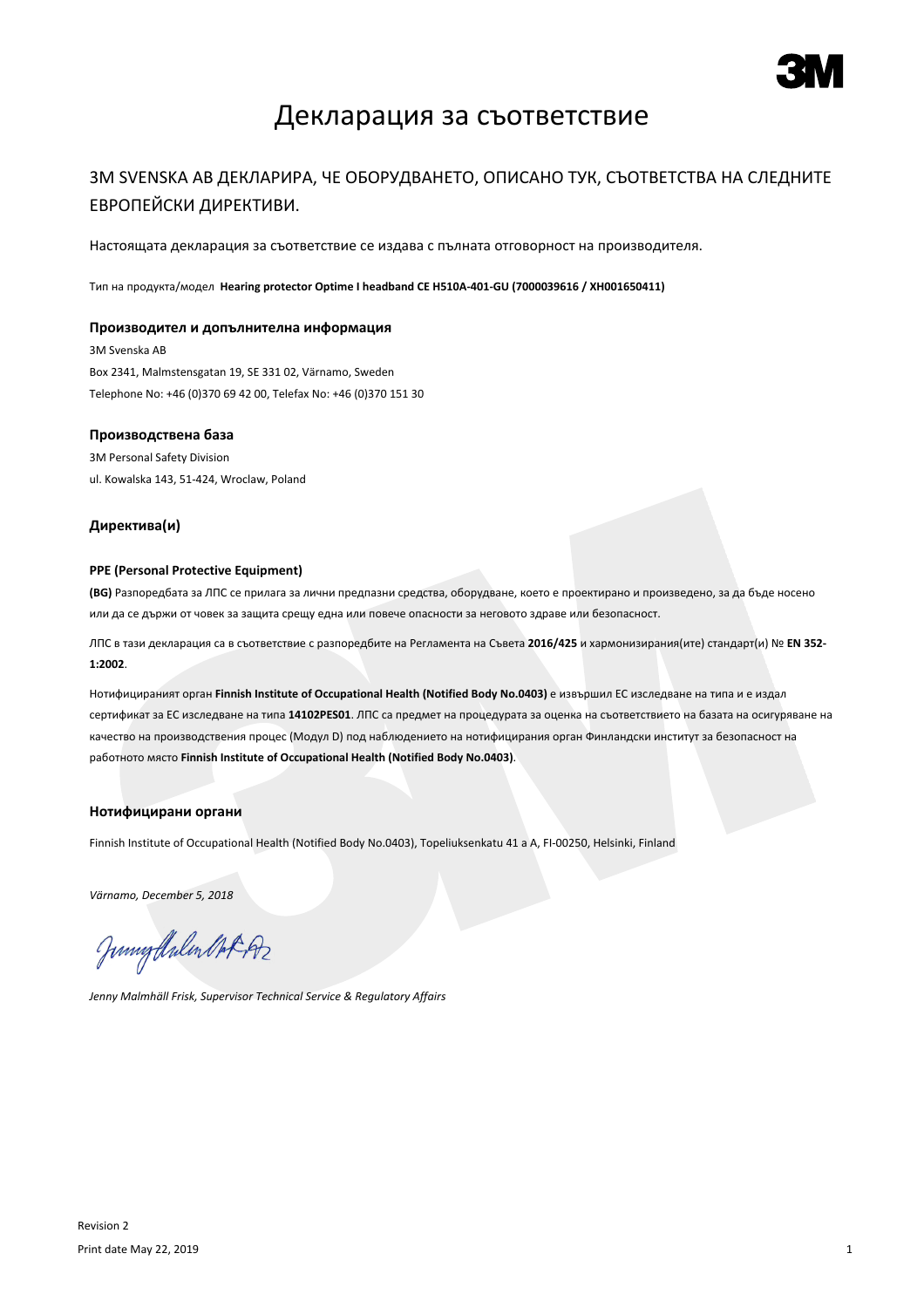# Prohlášení o shodě

## SPOLEČNOST 3M SVENSKA AB PROHLAŠUJE, ŽE DÁLE POPISOVANÉ ZAŘÍZENÍ SPLŇUJE NÁSLEDUJÍCÍ EVROPSKÉ SMĚRNICE.

Toto prohlášení o shodě se vydává na výhradní odpovědnost výrobce.

Typ výrobku/model **Hearing protector Optime I headband CE H510A-401-GU (7000039616 / XH001650411)**

#### **Výrobce a další informace**

3M Svenska AB Box 2341, Malmstensgatan 19, SE 331 02, Värnamo, Sweden Telephone No: +46 (0)370 69 42 00, Telefax No: +46 (0)370 151 30

### **Výrobní zařízení**

3M Personal Safety Division ul. Kowalska 143, 51-424, Wroclaw, Poland

#### **Směrnice**

#### **PPE (Personal Protective Equipment)**

**(CZ)** Nařízení o OPP se vztahuje na osobní ochranné prostředky, prostředky navržené a vyrobené k nošení nebo držení osobou pro ochranu před jedním nebo více riziky pro její zdraví nebo bezpečnost.

OOP tohoto prohlášení splňují požadavky nařízení Rady **2016/425** a harmonizovaných norem č. **EN 352-1:2002**.

Toto zařízení je identické s OOP, který je předmětem prohlášení o shodě EU č. vydaného. Oznámený subjekt **Finnish Institute of Occupational Health (Notified Body No.0403)** provedl EU přezkoušení typu a vystavil certifikát EU přezkoušení typu **14102PES01**. OOP podléhá postupu posuzování shody založené na zabezpečování kvality výrobního procesu (modul D) pod dohledem oznámeného subjektu **Finnish Institute of Occupational Health (Notified Body No.0403)**.

### **Notifikované osoby (NB)**

Finnish Institute of Occupational Health (Notified Body No.0403), Topeliuksenkatu 41 a A, FI-00250, Helsinki, Finland

*Värnamo, December 5, 2018*

Junnytlalen Not Az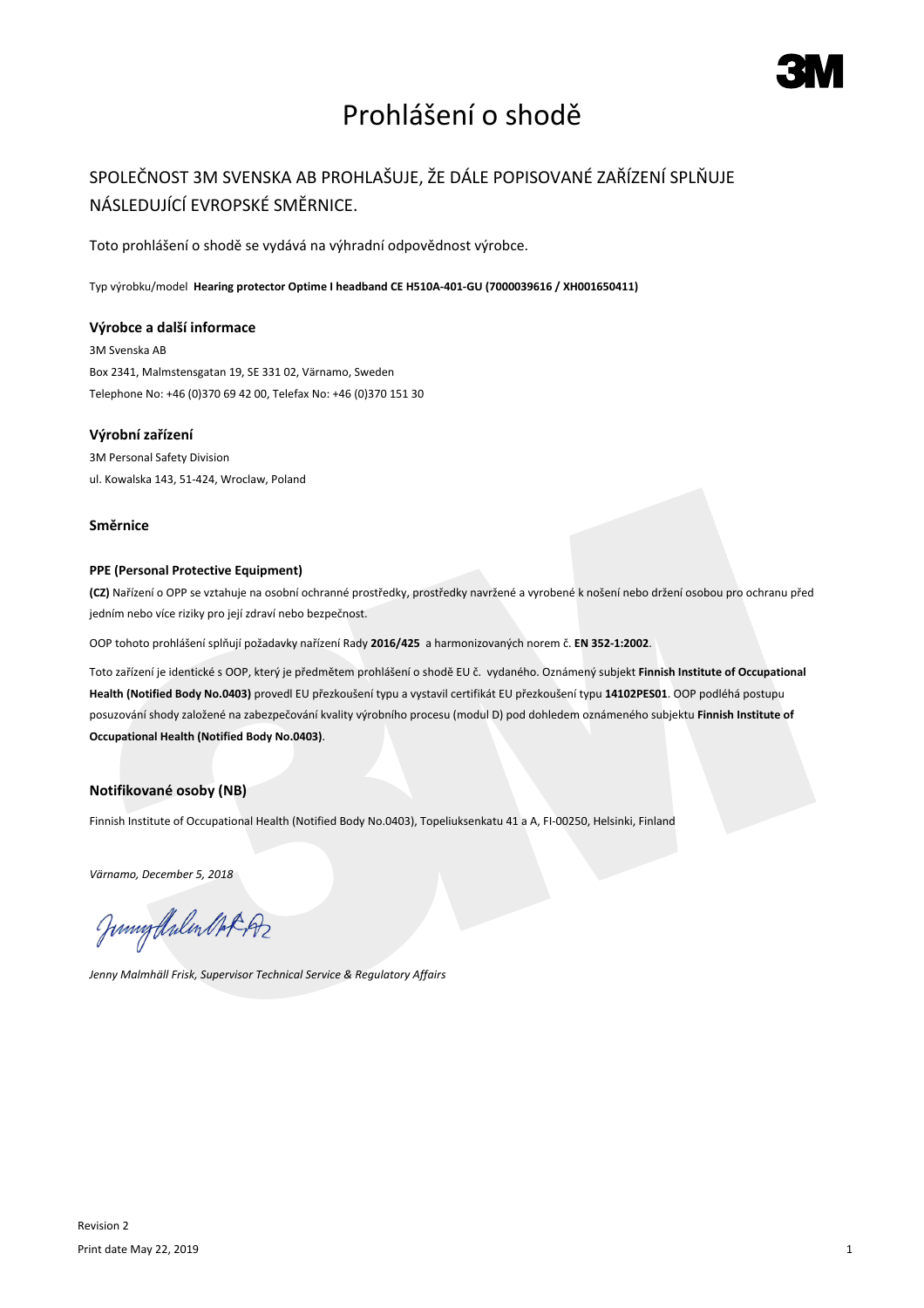

## Overensstemmelseserklæring

### 3M SVENSKA AB ERKLÆRER, AT NEDENSTÅENDE UDSTYR ER I OVERENSSTEMMELSE MED FØLGENDE EUROPADIREKTIVER.

Denne overensstemmelsesdeklaration er udstedt alene på producentens ansvar.

Produkttype/model **Hearing protector Optime I headband CE H510A-401-GU (7000039616 / XH001650411)**

#### **Producent og yderligere information**

3M Svenska AB Box 2341, Malmstensgatan 19, SE 331 02, Värnamo, Sweden Telephone No: +46 (0)370 69 42 00, Telefax No: +46 (0)370 151 30

#### **Produktionsanlæg**

3M Personal Safety Division ul. Kowalska 143, 51-424, Wroclaw, Poland

#### **Direktiv(er)**

#### **PPE (Personal Protective Equipment)**

**(DK)** PPE-forordningen er gældende for personlige værnemidler, dvs. udstyr designet og fremstillet til benyttelse af personer mod en eller flere sundheds- eller sikkerhedsrisici for den pågældende.

PPE-forordningen er gældende for personlige værnemidler, dvs. udstyr designet og fremstillet til benyttelse af personer mod en eller flere sundheds- eller sikkerhedsrisici for den pågældende.

De personlige værnemidler i denne deklaration er i overensstemmelse med bestemmelserne i rådets forordning **2016/425** og harmoniserede standard(er) nr. **EN 352-1:2002**.

Dette udstyr er identisk med de personlige værnemidler der er omfattet af EU's overensstemmelsescertifikat nr. , udstedt af . Det notificerede organ, **Finnish Institute of Occupational Health (Notified Body No.0403)**, har foretaget EU-typeundersøgelsen og udstedt EUtypecertifikatet **14102PES01**. PPE-forordningen er underlagt en procedure for vurdering af overensstemmelse baseret på sikring af kvalitet i produktionsprocessen (Modul D) under overvågning af det notificerede organ **Finnish Institute of Occupational Health (Notified Body No.0403)**.

#### **Notificerede organer**

Finnish Institute of Occupational Health (Notified Body No.0403), Topeliuksenkatu 41 a A, FI-00250, Helsinki, Finland

*Värnamo, December 5, 2018*

Juniof Arlen Mot 192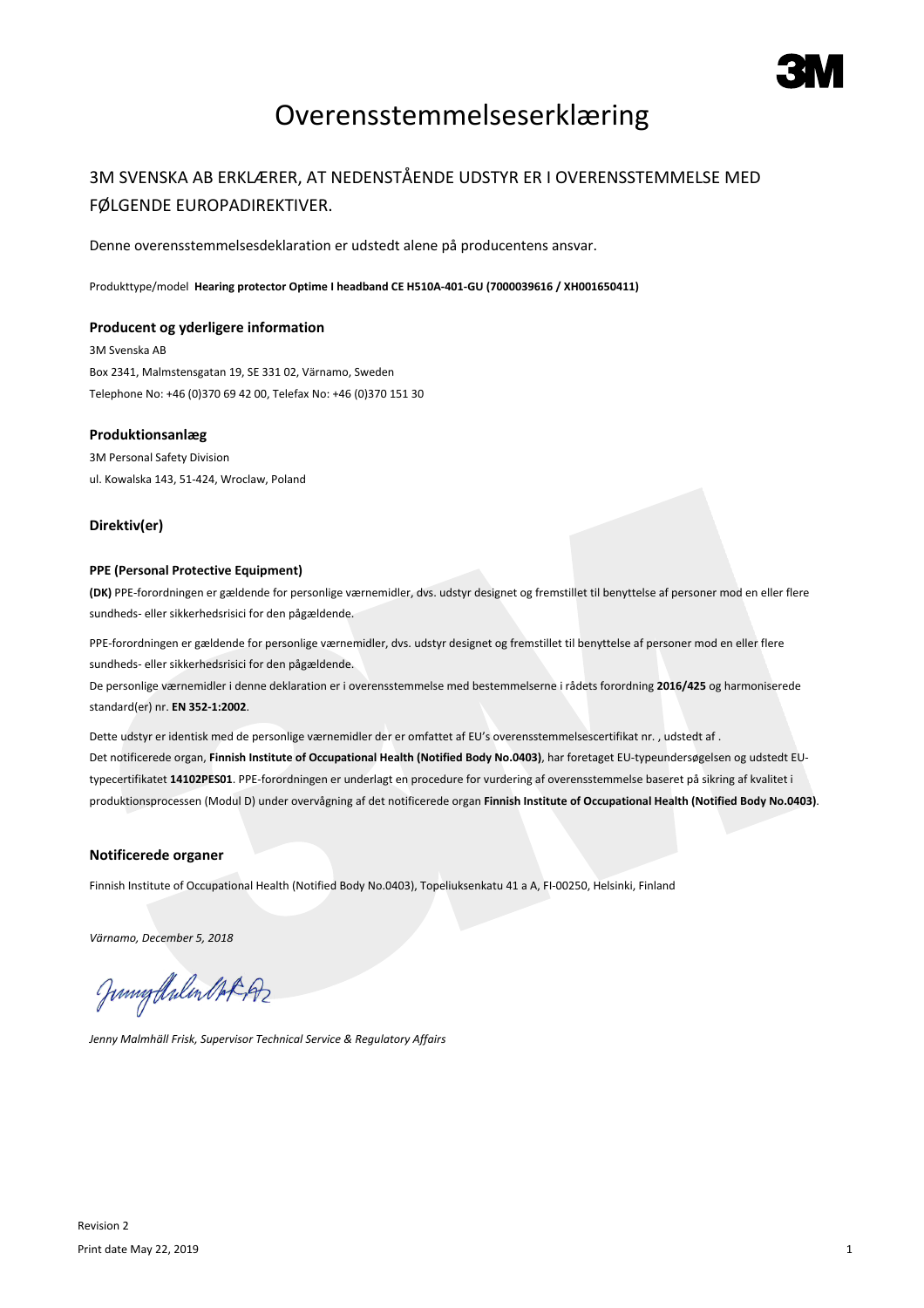## Vastavusdeklaratsioon

## 3M SVENSKA AB TEATAB, ET SIIN KIRJELDATUD TOODE VASTAB JÄRGMISTELE EUROOPA DIREKTIIVIDELE.

See vastavusdeklaratsioon on antud välja tootja ainuvastutusel.

Toote tüüp/mudel **Hearing protector Optime I headband CE H510A-401-GU (7000039616 / XH001650411)**

#### **Tootja ja lisateave**

3M Svenska AB Box 2341, Malmstensgatan 19, SE 331 02, Värnamo, Sweden Telephone No: +46 (0)370 69 42 00, Telefax No: +46 (0)370 151 30

#### **Tootmisettevõte**

3M Personal Safety Division ul. Kowalska 143, 51-424, Wroclaw, Poland

#### **Direktiiv(id)**

#### **PPE (Personal Protective Equipment)**

**(EE)** Isikukaitsevahendite määrus kehtib isikukaitsevahenditele – vahenditele, mis on kujundatud ja toodetud nende kandja kaitsmiseks ühe või mitme tervise- või muu ohu eest.

Selle deklaratsiooni alla kuuluv isikukaitsevahend vastab Nõukogu määruse sätetele **2016/425** ja ühtlustatud standarditele nr **EN 352-1:2002**.

See seade on identne isikukaitsevahendiga, millele on andnud EL-i vastavussertifikaadi nr.

Teavitatud asutus **Finnish Institute of Occupational Health (Notified Body No.0403)** teostas ELi tüübikontrolli ja väljastas ELi tüübisertifikaadi **14102PES01**. Isikukaitsevahendile rakendub vastavushindamise protseduur tootmisprotseduuri kvaliteedikontrolli põhjal (moodul D) teavitatud asutuse **Finnish Institute of Occupational Health (Notified Body No.0403)** järelevalve all.

#### **Teavitatud asutused**

Finnish Institute of Occupational Health (Notified Body No.0403), Topeliuksenkatu 41 a A, FI-00250, Helsinki, Finland

*Värnamo, December 5, 2018*

Junnytlalen Not Az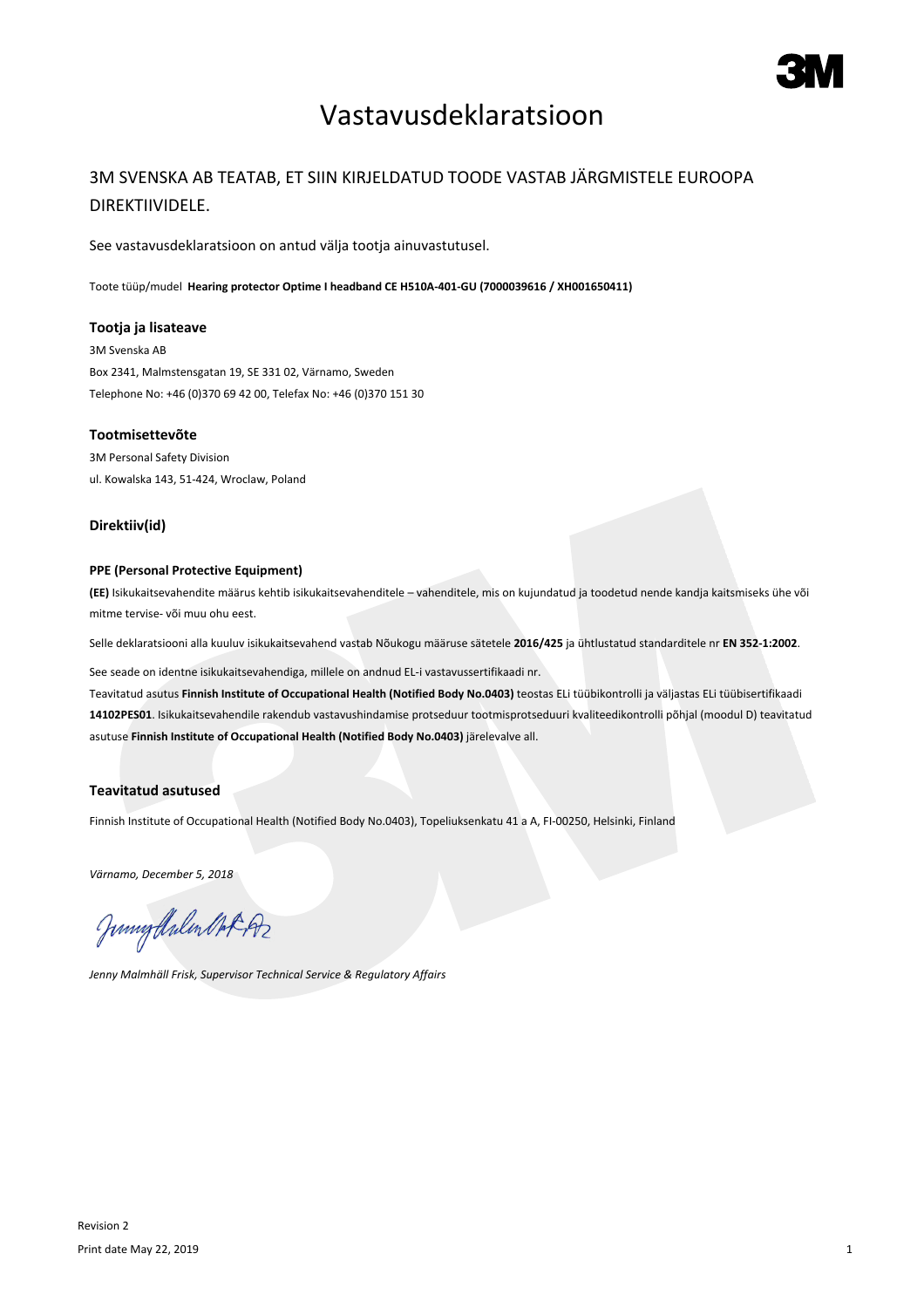

# Vaatimustenmukaisuusvakuutus

### 3M SVENSKA AB VAKUUTTAA, ETTÄ TÄSSÄ KUVATTU LAITE ON SEURAAVIEN EUROOPPALAISTEN DIREKTIIVIEN VAATIMUSTEN MUKAINEN.

Tämä vaatimustenmukaisuusvakuutus on annettu valmistajan yksinomaisella vastuulla.

Tuotteen/mallin tyyppi **Hearing protector Optime I headband CE H510A-401-GU (7000039616 / XH001650411)**

#### **Valmistaja ja lisätiedot**

3M Svenska AB Box 2341, Malmstensgatan 19, SE 331 02, Värnamo, Sweden Telephone No: +46 (0)370 69 42 00, Telefax No: +46 (0)370 151 30

#### **Tuotantolaitos**

3M Personal Safety Division ul. Kowalska 143, 51-424, Wroclaw, Poland

#### **Direktiivi(t)**

#### **PPE (Personal Protective Equipment)**

**(FI)** PPE-asetus koskee henkilönsuojainta, joka on suunniteltu ja valmistettu henkilön käytettäväksi tai pidettäväksi suojaamaan yhdeltä tai useammalta hänen terveyteensä tai turvallisuuteensa kohdistuvalta riskiltä.

Tämän vakuutuksen tarkoittama henkilönsuojain on Komission asetuksen **2016/425** ja harmonisoitujen standardien nro **EN 352-1:2002** määräysten mukainen.

Ilmoitettu laitos **Finnish Institute of Occupational Health (Notified Body No.0403)** on suorittanut EU-tyyppitarkastuksen ja myöntänyt EUtyyppikatsastustodistuksen **14102PES01**. Henkilönsuojaimelle tehdään tuotantoprosessin laadunvarmistukseen perustuva vaatimustenmukaisuuden arviointi (Moduuli D) **Finnish Institute of Occupational Health (Notified Body No.0403)** valvonnassa.

#### **Ilmoitetut laitokset**

Finnish Institute of Occupational Health (Notified Body No.0403), Topeliuksenkatu 41 a A, FI-00250, Helsinki, Finland

*Värnamo, December 5, 2018*

Junnytlalen Not Az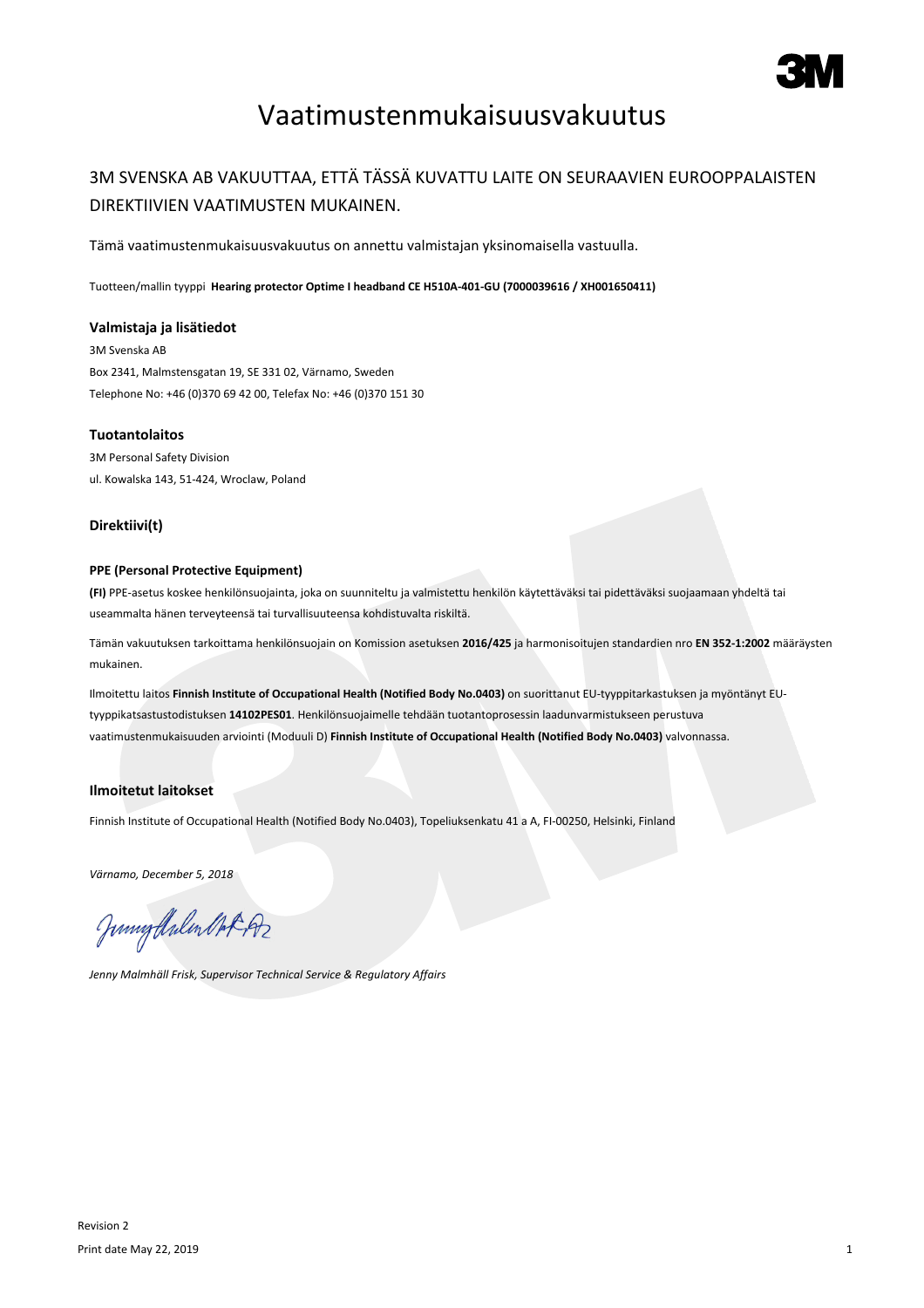

# Δήλωση συμμόρφωσης

### Η 3M SVENSKA AB ΔΗΛΩΝΕΙ ΟΤΙ Ο ΕΞΟΠΛΙΣΜΟΣ ΠΟΥ ΠΕΡΙΓΡΑΦΕΤΑΙ ΕΦΕΞΗΣ ΣΥΜΜΟΡΦΩΝΕΤΑΙ ΜΕ ΤΙΣ ΑΚΟΛΟΥΘΕΣ ΕΥΡΩΠΑΪΚΕΣ ΟΔΗΓΙΕΣ.

Η παρούσα δήλωση συμμόρφωσης εκδίδεται με αποκλειστική ευθύνη του κατασκευαστή.

Τύπος προϊόντος/μοντέλο **Hearing protector Optime I headband CE H510A-401-GU (7000039616 / XH001650411)**

#### **Κατασκευαστής και πρόσθετες πληροφορίες**

3M Svenska AB Box 2341, Malmstensgatan 19, SE 331 02, Värnamo, Sweden Telephone No: +46 (0)370 69 42 00, Telefax No: +46 (0)370 151 30

#### **Εγκατάσταση παραγωγής**

3M Personal Safety Division ul. Kowalska 143, 51-424, Wroclaw, Poland

#### **Οδηγία(-ες)**

#### **PPE (Personal Protective Equipment)**

**(GR)** Ο κανονισμός ΜΑΠ ισχύει για μέσα ατομικής προστασίας, τα οποία σχεδιάστηκαν και κατασκευάστηκαν για να τα φορά ή να τα κρατά κάποιο άτομο για λόγους προστασίας από έναν ή περισσότερους κινδύνους που διατρέχει η υγεία ή η ασφάλειά του.

Τα ΜΑΠ της παρούσας δήλωσης συμμορφώνονται με τις διατάξεις του κανονισμού **2016/425** του Συμβουλίου και με το ή τα εναρµονισµένα πρότυπα Αριθ. **EN 352-1:2002**.

Ο παρών εξοπλισμός είναι ίδιος με τα ΜΑΠ που υπόκεινται στο πιστοποιητικό συμμόρφωσης ΕΕ Αριθ. **14102PES01** που εκδόθηκε από το **Finnish Institute of Occupational Health (Notified Body No.0403)**.

Ο κοινοποημένος οργανισμός **Finnish Institute of Occupational Health (Notified Body No.0403)** προέβη σε μια εξέταση τύπου ΕΕ και εξέδωσε το πιστοποιητικό εξέτασης τύπου ΕΕ **14102PES01**. Τα ΜΑΠ υποβάλλονται στη διαδικασία αξιολόγησης συμμόρφωσης με βάση τη διασφάλιση ποιότητας της παραγωγικής διαδικασίας (Ενότητα D) υπό την επιτήρηση του κοινοποιημένου οργανισμού **Finnish Institute of Occupational Health (Notified Body No.0403)**.

#### **Κοινοποιημένοι φορείς**

Finnish Institute of Occupational Health (Notified Body No.0403), Topeliuksenkatu 41 a A, FI-00250, Helsinki, Finland

*Värnamo, December 5, 2018*

Juniof Arlen Mot 192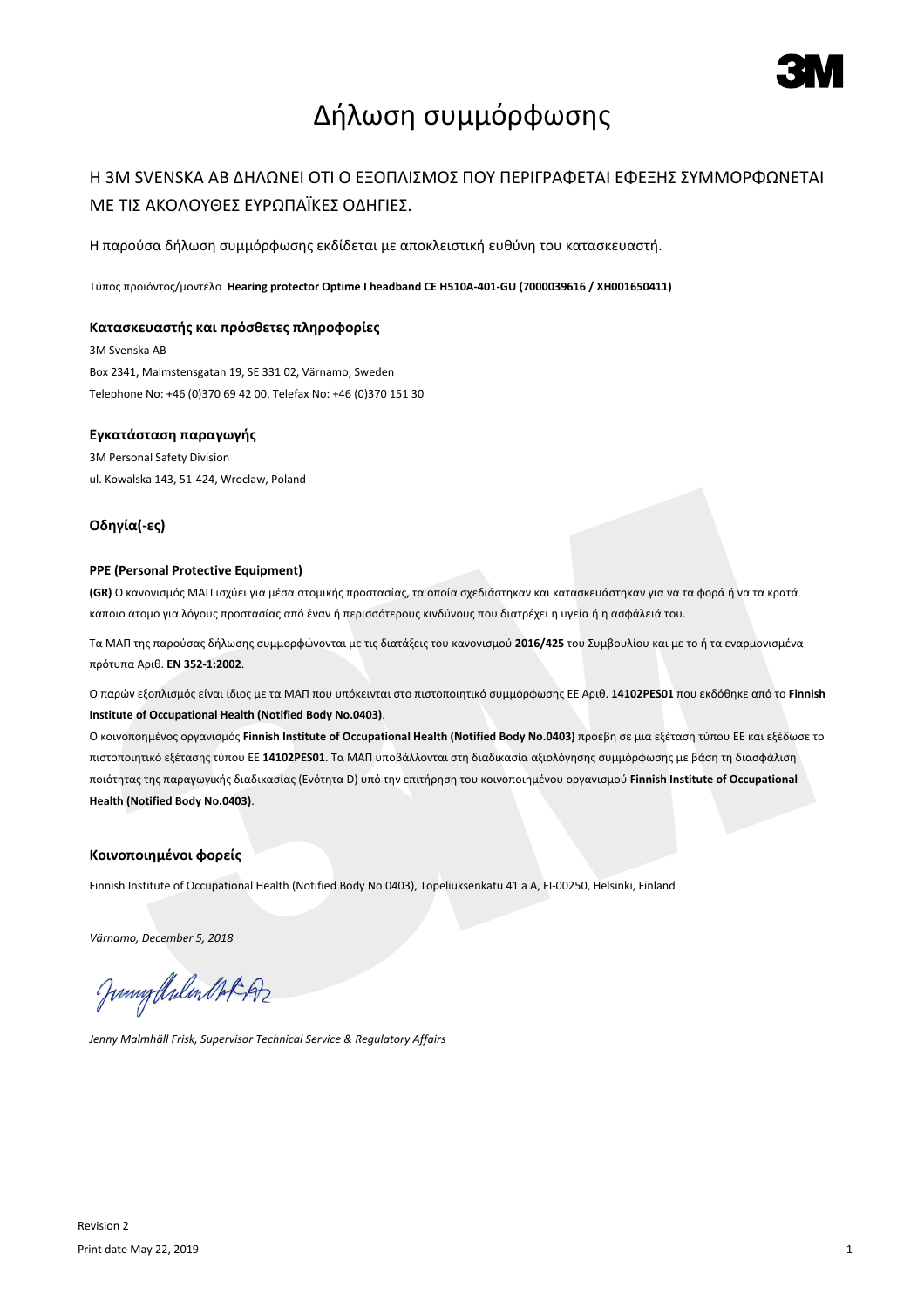

# Izjava o sukladnosti

### 3M SVENSKA AB IZJAVLJUJE DA JE OPREMA OPISANA DALJE U TEKSTU SUKLADNA SA SLJEDEĆIM EUROPSKIM DIREKTIVAMA.

Ova je izjava o sukladnosti izdana pod punom odgovornošću proizvođača.

Vrsta proizvoda/modela **Hearing protector Optime I headband CE H510A-401-GU (7000039616 / XH001650411)**

#### **Proizvođač i dodatne informacije**

3M Svenska AB Box 2341, Malmstensgatan 19, SE 331 02, Värnamo, Sweden Telephone No: +46 (0)370 69 42 00, Telefax No: +46 (0)370 151 30

#### **Proizvodno postrojenje**

3M Personal Safety Division ul. Kowalska 143, 51-424, Wroclaw, Poland

#### **Direktive**

#### **PPE (Personal Protective Equipment)**

**(HR)** Uredba o osobnoj zaštitnoj opremi primjenjuje se na osobnu zaštitnu opremu, dizajniranu i proizvedenu da ju osobe nose ili drže za zaštitu od opasnosti zdravlja i sigurnosti te osobe.

PPE (Osobna zaštitna oprema) ove izjave sukladna je odredbama Vijeća **2016/425** i harmoniziranim normama br. **EN 352-1:2002**.

Ovlašteno certifikacijsko tijelo **Finnish Institute of Occupational Health (Notified Body No.0403)** izvršilo je EU ispitivanje tipa i izdalo potvrdu o EU ispitivanju tipa **14102PES01**. PPE (Osobna zaštitna oprema) podložna je postupcima procjene sukladnosti na temelju osiguranja kvalitete postupka proizvodnje (modul D) pod nadzorom ovlaštenog certifikacijskog tijela **Finnish Institute of Occupational Health (Notified Body No.0403)**.

### **Ovlaštena certifikacijska tijela**

Finnish Institute of Occupational Health (Notified Body No.0403), Topeliuksenkatu 41 a A, FI-00250, Helsinki, Finland

*Värnamo, December 5, 2018*

Junigalulen Oct 192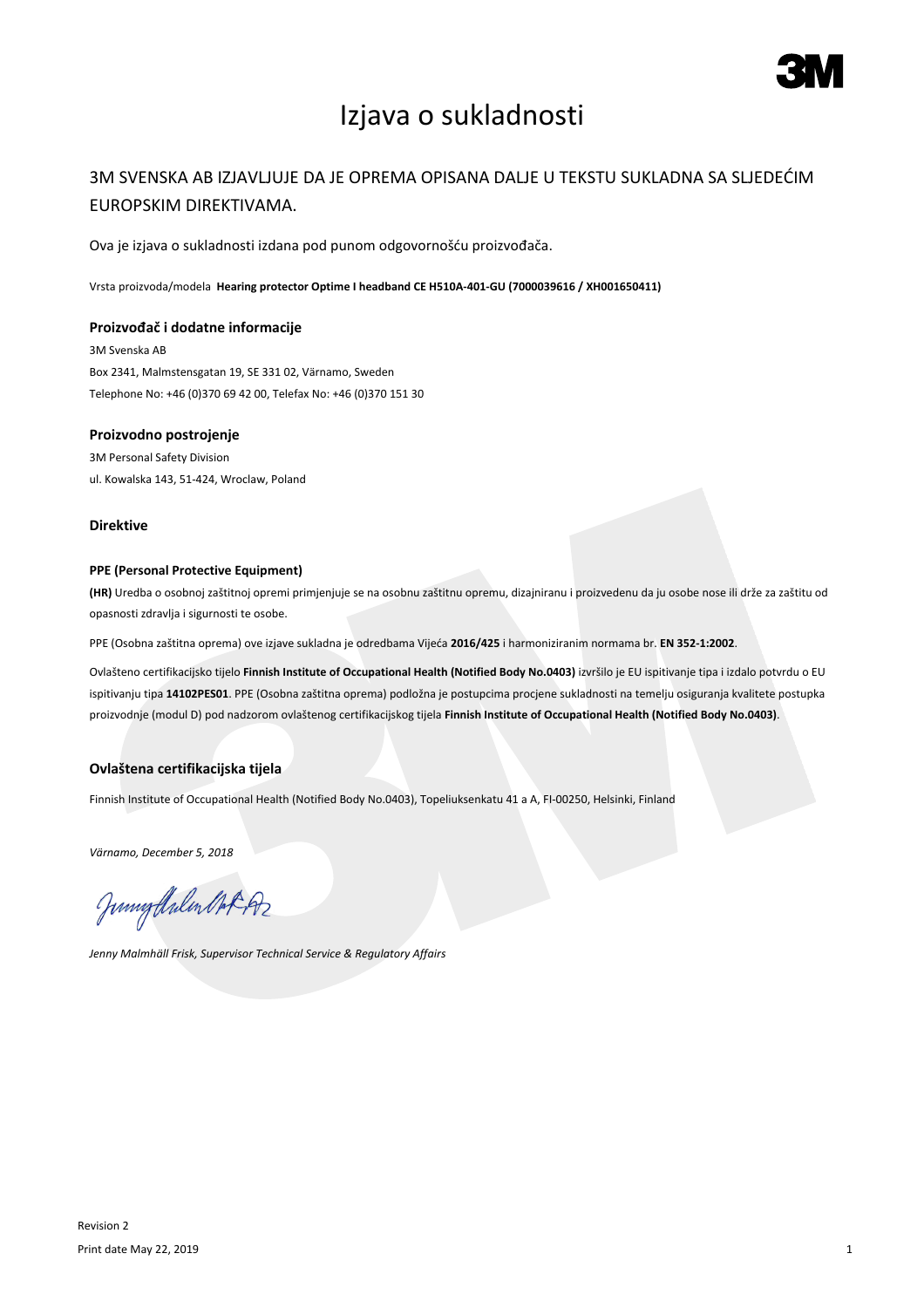

# Megfelelőségi nyilatkozat

## A 3M SVENSKA AB EZENNEL KIJELENTI, HOGY AZ ITT TÁRGYALT KÉSZÜLÉK TELJESÍTI AZ ALÁBBI EURÓPAI IRÁNYELVEK ELŐÍRÁSAIT.

A jelen megfelelőségi nyilatkozatot a gyártó saját kizárólagos felelősségére állította ki.

A termék/modell típusa **Hearing protector Optime I headband CE H510A-401-GU (7000039616 / XH001650411)**

#### **Gyártó neve és egyéb adatai**

3M Svenska AB Box 2341, Malmstensgatan 19, SE 331 02, Värnamo, Sweden Telephone No: +46 (0)370 69 42 00, Telefax No: +46 (0)370 151 30

#### **Gyártóüzem**

3M Personal Safety Division ul. Kowalska 143, 51-424, Wroclaw, Poland

#### **Irányelvek**

#### **PPE (Personal Protective Equipment)**

**(HU)** A PPE rendelet témája a személyi védőfelszerelés, tehát minden olyan eszköz, amelyet úgy terveztek és gyártottak, hogy valamely személy – egy vagy több munkavédelmi veszély elleni védelemként – viselje vagy magánál tartsa.

A jelen nyilatkozatban szereplő személyi védőfelszerelések megfelelnek a **2016/425** sz. tanácsi rendeletnek, valamint az alábbi harmonizált szabványoknak: **EN 352-1:2002**.

A Finnish Institute of Occupational Health, vagyis **Finnish Institute of Occupational Health (Notified Body No.0403)** bejelentett szervezet az EUtípusvizsgálatot elvégezte, és **14102PES01** számon EU típusvizsgálati tanúsítványt állatott ki. A személyi védőfelszereléseken a gyártás minőségbiztosítási folyamata keretében (D modul) megfelelőségi értékelést kell végezni a **Finnish Institute of Occupational Health (Notified Body No.0403)** bejelentett szervezet felügyelete alatt.

#### **Bejelentett szervezetek**

Finnish Institute of Occupational Health (Notified Body No.0403), Topeliuksenkatu 41 a A, FI-00250, Helsinki, Finland

*Värnamo, December 5, 2018*

Junigthalen Mot 192

*Jenny Malmhäll Frisk, Supervisor Technical Service & Regulatory Affairs*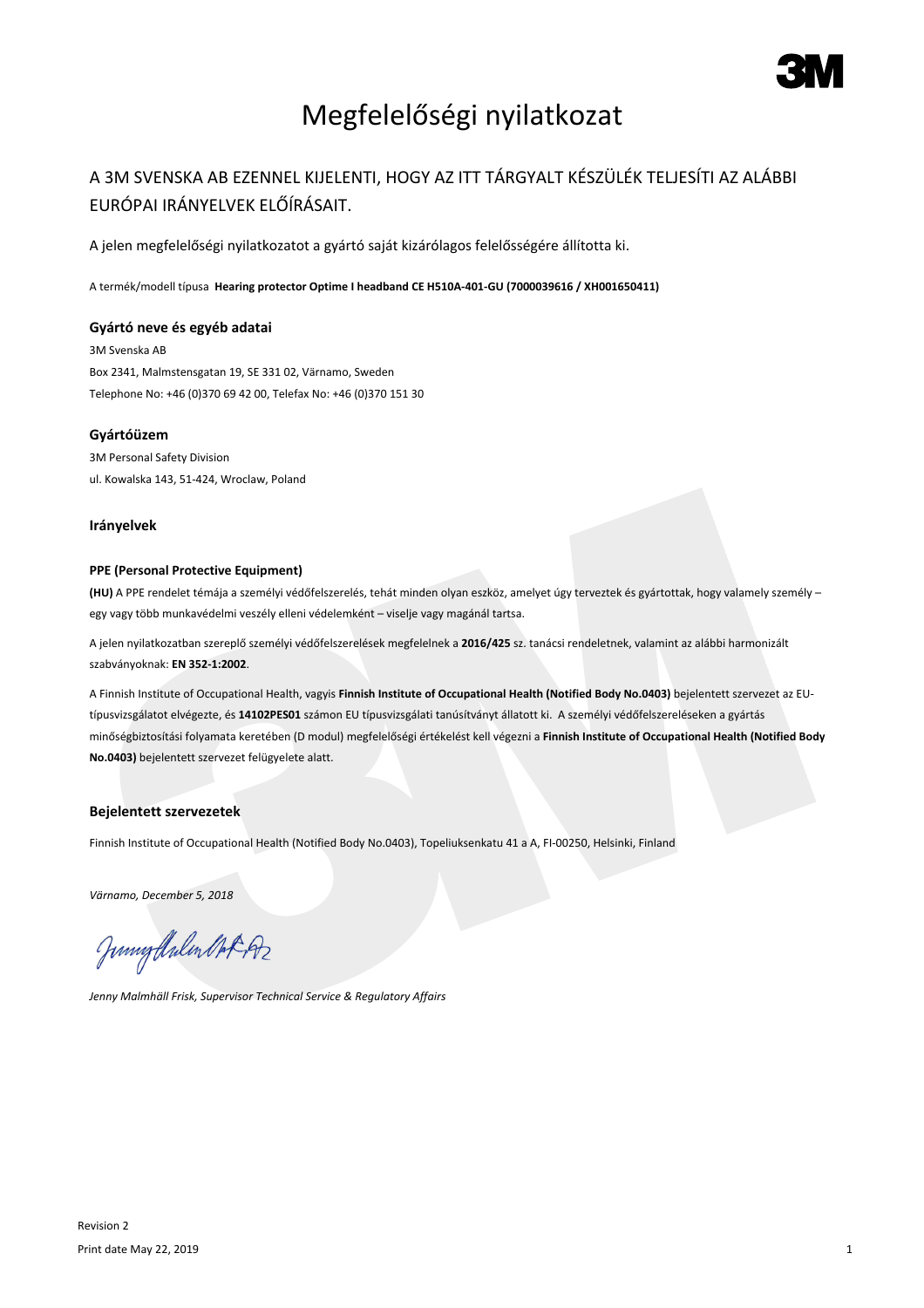

# Samræmisyfirlýsing

## 3M SVENSKA AB LÝSIR ÞVÍ YFIR AÐ TÆKNIBÚNAÐUR SÁ SEM LÝST ER HÉR AÐ NEÐAN ER Í SAMRÆMI VIÐ EFTIRFARANDI EVRÓPSKAR REGLUGERÐIR.

Samræmisyfirlýsing þessi er gefin út eingöngu á ábyrgð framleiðanda.

Tegund framleiðsluvöru/gerðar **Hearing protector Optime I headband CE H510A-401-GU (7000039616 / XH001650411)**

#### **Framleiðandi og viðbótarupplýsingar**

3M Svenska AB Box 2341, Malmstensgatan 19, SE 331 02, Värnamo, Sweden Telephone No: +46 (0)370 69 42 00, Telefax No: +46 (0)370 151 30

### **Framleiðsluver**

3M Personal Safety Division ul. Kowalska 143, 51-424, Wroclaw, Poland

#### **Tilskipun/tilskipanir**

#### **PPE (Personal Protective Equipment)**

**(IS)** PPE-reglugerðin nær til persónuhlífa, búnaðar sem hannaður er og framleiddur til þess að íklæðast eða bera mönnum til verndar gegn einni eða fleiri hættum fyrir heilbrigði eða öryggi viðkomandi.

Persónuhlífar samkvæmt þessari yfirlýsingu eru í samræmi við ákvæði reglugerðar ráðsins **2016/425** og samræmda staðla nr. **EN 352-1:2002**.

Vottunarstofnunin **Finnish Institute of Occupational Health (Notified Body No.0403)** vann ESB-gerðarkönnun og gaf út vottorð nr. **14102PES01** um ESB-gerðarkönnun. Persónuhlífarnar skulu undirgangast samræmingarferlismat á grundvelli gæðatryggingar í framleiðsluferlinu (staðaleiningar D) undir eftirliti vottunarstofnunarinnar **Finnish Institute of Occupational Health (Notified Body No.0403)**.

### **Vottunarstofnanir**

Finnish Institute of Occupational Health (Notified Body No.0403), Topeliuksenkatu 41 a A, FI-00250, Helsinki, Finland

*Värnamo, December 5, 2018*

Junigalulen Oct 192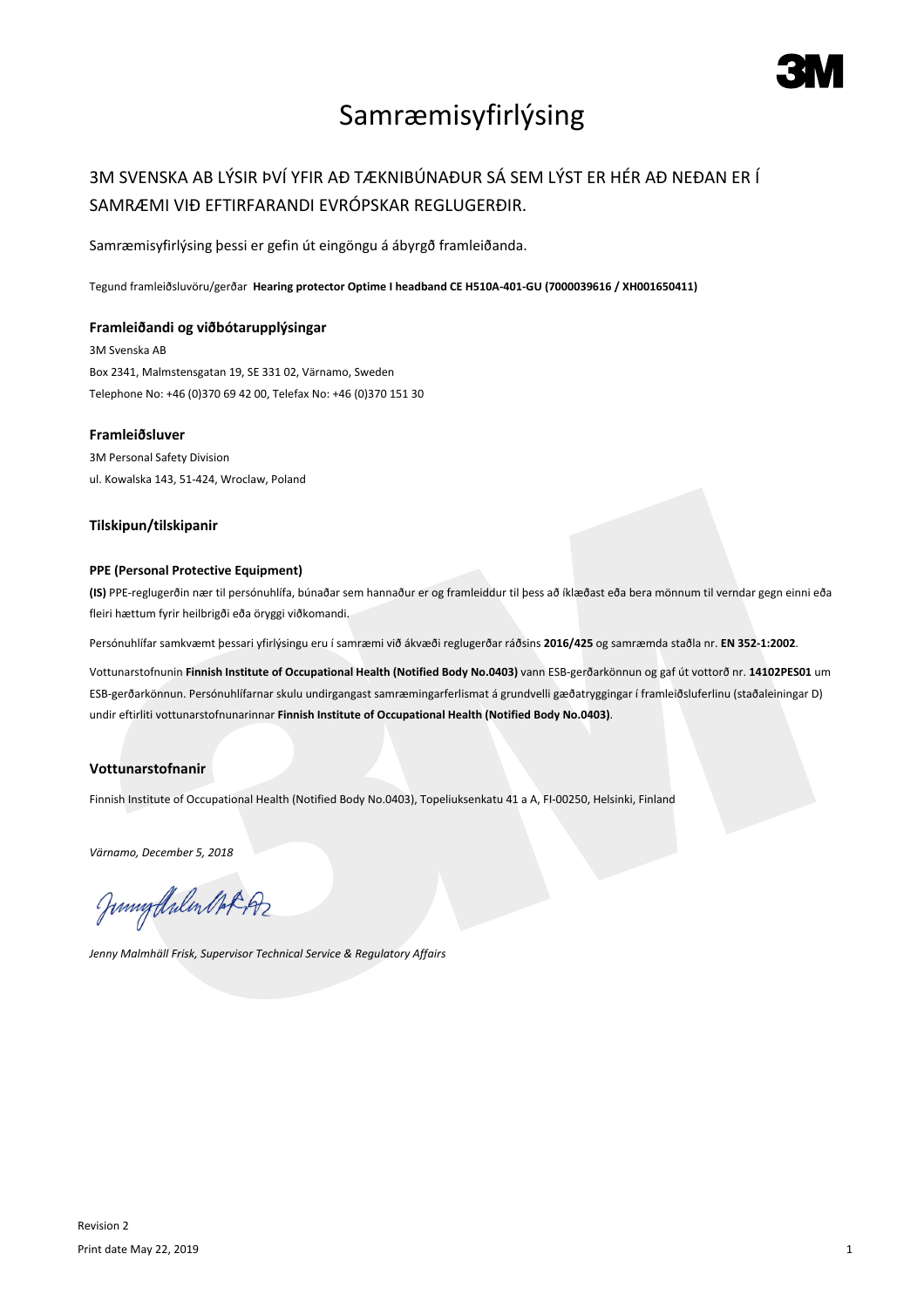

# Dichiarazione di Conformità

### 3M SVENSKA AB DICHIARA CHE L'APPARECCHIO DESCRITTO DI SEGUITO È CONFORME ALLE SEGUENTI DIRETTIVE EUROPEE.

La presente dichiarazione di conformità è rilasciata sotto la responsabilità esclusiva del produttore.

Tipo di prodotto/modello **Hearing protector Optime I headband CE H510A-401-GU (7000039616 / XH001650411)**

#### **Produttore e informazioni aggiuntive**

3M Svenska AB Box 2341, Malmstensgatan 19, SE 331 02, Värnamo, Sweden Telephone No: +46 (0)370 69 42 00, Telefax No: +46 (0)370 151 30

#### **Stabilimento di produzione**

3M Personal Safety Division ul. Kowalska 143, 51-424, Wroclaw, Poland

#### **Direttiva(e)**

#### **PPE (Personal Protective Equipment)**

**(IT)** Il Regolamento DPI riguarda i dispositivi di protezione individuale, cioè i dispositivi progettati e fabbricati per essere indossati o tenuti da una persona per proteggersi da uno o più rischi per la sua salute o sicurezza.

Il DPI oggetto della presente dichiarazione è conforme alle disposizioni del Regolamento (UE) del Parlamento Europeo e del Consiglio n. **2016/425** e alle norme armonizzate **EN 352-1:2002**.

L'organismo notificato **Finnish Institute of Occupational Health (Notified Body No.0403)** ha effettuato un esame UE del tipo e rilasciato il certificato di esame UE del tipo **14102PES01**. Il DPI è soggetto alla procedura di valutazione della conformità basata sulla garanzia di qualità del processo di produzione (Modulo D) sotto la sorveglianza dell'organismo notificato **Finnish Institute of Occupational Health (Notified Body No.0403)**.

### **Organismi notificati**

Finnish Institute of Occupational Health (Notified Body No.0403), Topeliuksenkatu 41 a A, FI-00250, Helsinki, Finland

*Värnamo, December 5, 2018*

Junigthalen Mot 192

*Jenny Malmhäll Frisk, Supervisor Technical Service & Regulatory Affairs*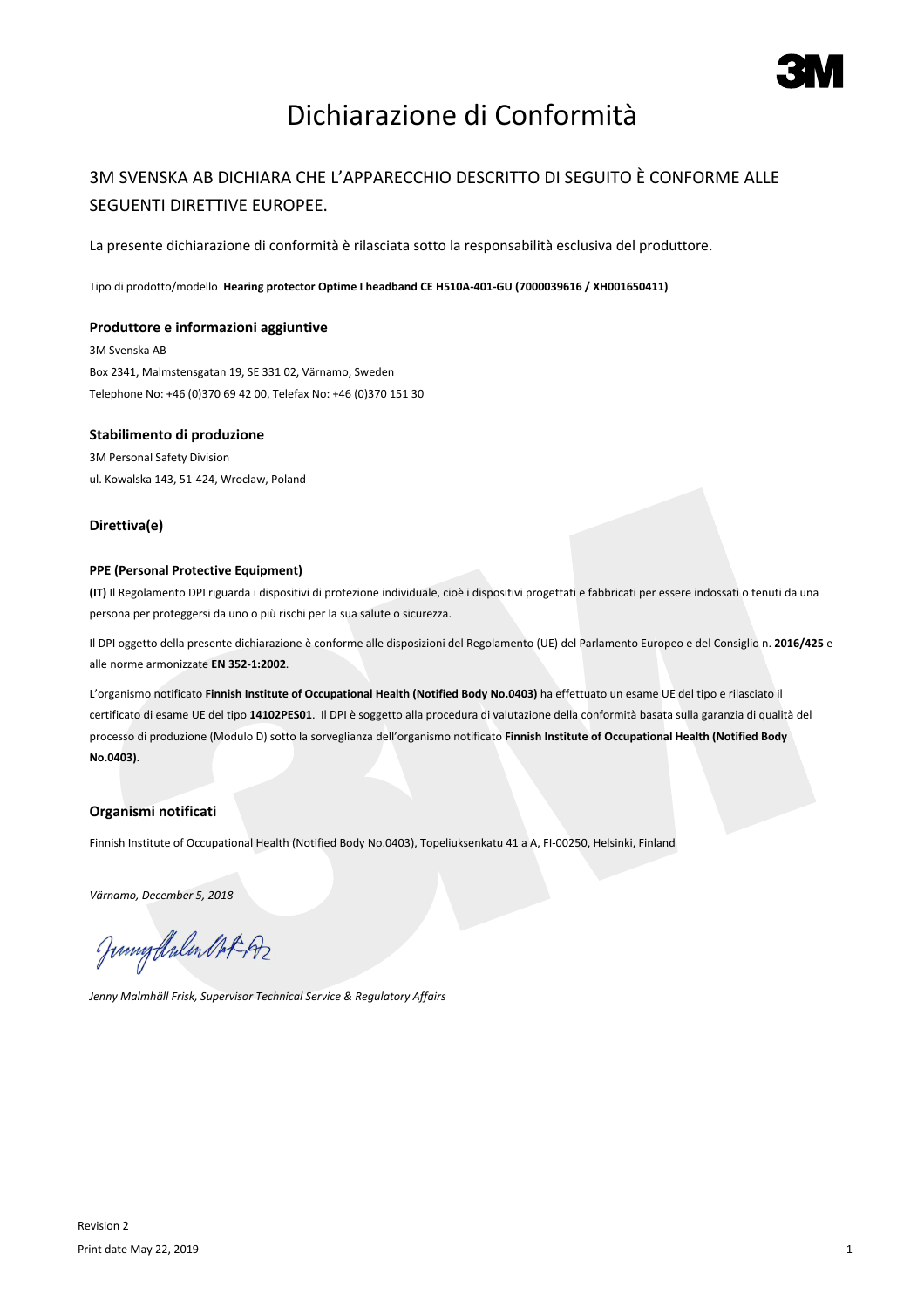

## Atitikties deklaracija

## "3M SVENSKA AB" PAREIŠKIA, KAD TOLIAU APRAŠYTA ĮRANGA ATITINKA NURODYTAS EUROPOS DIREKTYVAS.

Už šios atitikties deklaracijos išleidimą yra atsakingas tik gamintojas.

Gaminio/modelio tipas **Hearing protector Optime I headband CE H510A-401-GU (7000039616 / XH001650411)**

#### **Gamintojas ir papildoma informacija**

3M Svenska AB Box 2341, Malmstensgatan 19, SE 331 02, Värnamo, Sweden Telephone No: +46 (0)370 69 42 00, Telefax No: +46 (0)370 151 30

#### **Gamykla**

3M Personal Safety Division ul. Kowalska 143, 51-424, Wroclaw, Poland

#### **Direktyva (-os)**

#### **PPE (Personal Protective Equipment)**

**(LT)** AAP reglamentas taikomas asmeninės apsaugos priemonėms, priemonėms, suprojektuotoms ir pagamintoms jas dėvinčiam ar nešiojančiam asmeniui apsisaugoti nuo vieno ar kelių pavojų, kylančių to asmens sveikatai ir saugai.

Šios deklaracijos AAP atitinka Tarybos reglamento **2016/425** nuostatas ir darnųjį (-iuosius) standartą (-us) Nr. **EN 352-1:2002**.

Ši įranga yra identiška PPE, kuriai taikomas ES atitikties sertifikatas Nr. , išduotas. Paskelbtoji įstaiga **Finnish Institute of Occupational Health (Notified Body No.0403)** atliko ES tipo patikrinimą bei išdavė ES tipo patikrinimo sertifikatą **14102PES01**. AAP taikoma atitikties įvertinimo procedūra, pagrįsta gamybos proceso kokybės užtikrinimu (D modulis), priežiūrą atliekant paskelbtajai įstaigai **Finnish Institute of Occupational Health (Notified Body No.0403)**.

#### **Paskelbtosios įstaigos**

Finnish Institute of Occupational Health (Notified Body No.0403), Topeliuksenkatu 41 a A, FI-00250, Helsinki, Finland

*Värnamo, December 5, 2018*

Junnytlalen Not Az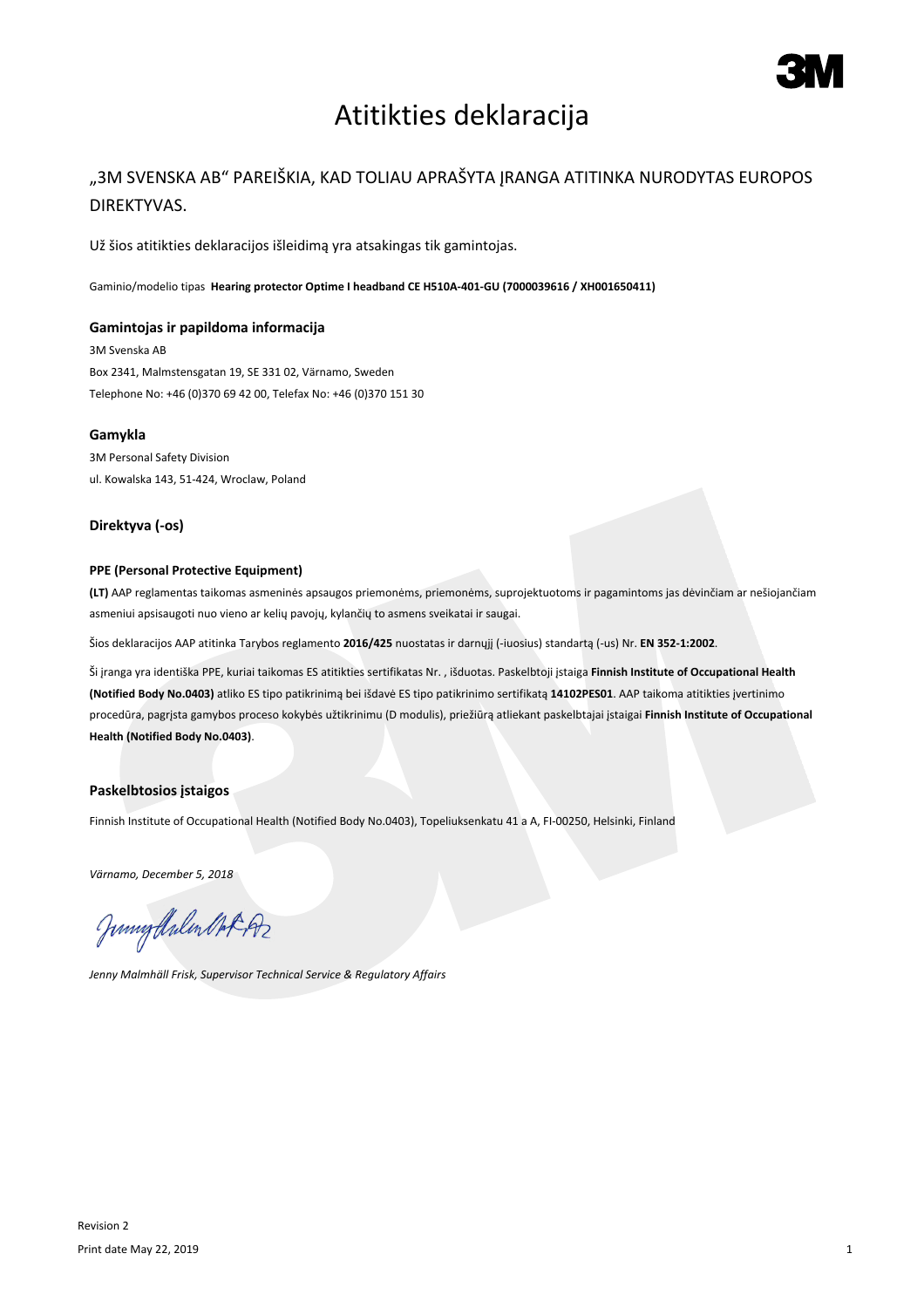

## Atbilstības deklarācija

## 3M SVENSKA AB APLIECINA, KA TURPMĀK APRAKSTĪTAIS APRĪKOJUMS ATBILST ŠEIT MINĒTO EIROPAS DIREKTĪVU PRASĪBĀM.

Par šo atbilstības deklarāciju ir atbildīgs tikai ražotājs.

Produkta/modeļa tips **Hearing protector Optime I headband CE H510A-401-GU (7000039616 / XH001650411)**

#### **Ražotājs un papildu informācija**

3M Svenska AB Box 2341, Malmstensgatan 19, SE 331 02, Värnamo, Sweden Telephone No: +46 (0)370 69 42 00, Telefax No: +46 (0)370 151 30

#### **Ražotne**

3M Personal Safety Division ul. Kowalska 143, 51-424, Wroclaw, Poland

### **Direktīva(-s)**

#### **PPE (Personal Protective Equipment)**

**(LV)** IAL direktīva attiecas uz individuālajiem aizsardzības līdzekļiem.

Šajā deklarācijā noteiktie IAL atbilst Padomes Regulas Nr. **2016/425** un saskaņoto standartu Nr. EN **EN 352-1:2002** prasībām.

Pilnvarotā iestāde **Finnish Institute of Occupational Health (Notified Body No.0403)** ir veikusi ES tipa pārbaudi un izdevusi ES tipa pārbaudes sertifikātu **14102PES01**. Uz individuālajiem aizsardzības līdzekļiem attiecas atbilstības novērtēšanas procedūra, balstoties uz ražošanas procesa kvalitātes nodrošināšanas procedūrām (D modulis) pilnvarotās iestādes **Finnish Institute of Occupational Health (Notified Body No.0403)** uzraudzībā..

### **Pilnvarotā iestāde**

Finnish Institute of Occupational Health (Notified Body No.0403), Topeliuksenkatu 41 a A, FI-00250, Helsinki, Finland

*Värnamo, December 5, 2018*

Junigalulen MAR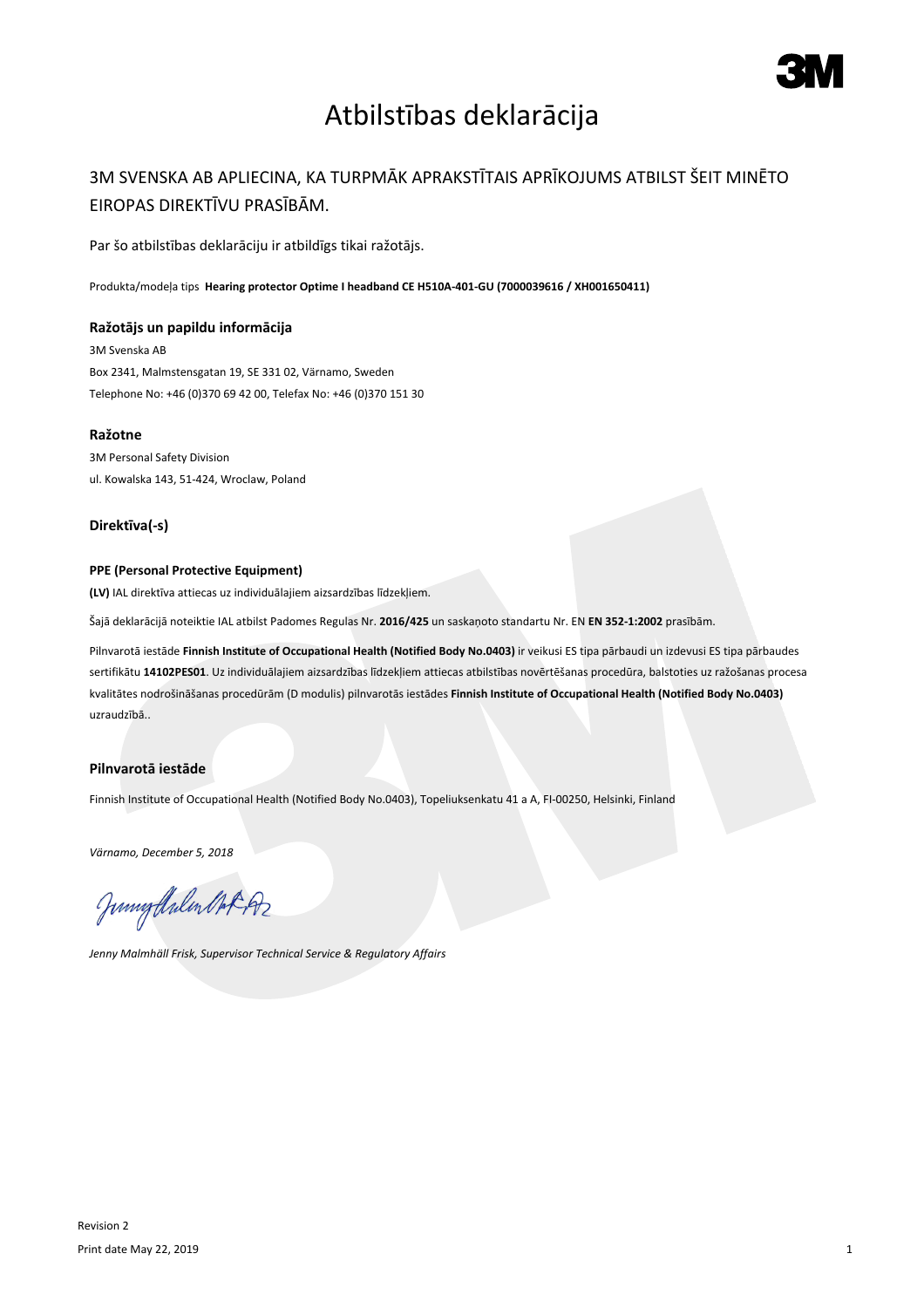

# Conformiteitsverklaring

### 3M SVENSKA AB VERKLAART DAT DE HIERNA BESCHREVEN APPARATUUR IN OVEREENSTEMMING IS MET DE VOLGENDE EUROPESE RICHTLIJNEN.

Deze conformiteitsverklaring wordt verstrekt onder volledige verantwoordelijkheid van de fabrikant.

Product/model **Hearing protector Optime I headband CE H510A-401-GU (7000039616 / XH001650411)**

#### **Fabrikant en extra informatie**

3M Svenska AB Box 2341, Malmstensgatan 19, SE 331 02, Värnamo, Sweden Telephone No: +46 (0)370 69 42 00, Telefax No: +46 (0)370 151 30

### **Productiefaciliteit**

3M Personal Safety Division ul. Kowalska 143, 51-424, Wroclaw, Poland

#### **Richtlijn(en)**

#### **PPE (Personal Protective Equipment)**

**(NL)** De PBM-verordening is van toepassing op persoonlijke beschermingsmiddelen, middelen die zijn ontwikkeld om te worden gedragen of vastgehouden door een persoon ter bescherming tegen één of meer risico's voor de gezondheid of veiligheid van die persoon.

Het PBM van deze verklaring stemt overeen met de bepalingen van verordening **2016/425** van de Raad en geharmoniseerde normen nr. **EN 352- 1:2002**.

**Finnish Institute of Occupational Health (Notified Body No.0403)** heeft het EU-typeonderzoek uitgevoerd en EU-typekeuringsverklaring nr. **14102PES01** uitgegeven. Het PBM is onderhevig aan de conformiteitsbeoordeling die is gebaseerd op de kwaliteitsbewaking van het productieproces (Module D) onder toezicht van **Finnish Institute of Occupational Health (Notified Body No.0403)**.

#### **Aangemelde instanties**

Finnish Institute of Occupational Health (Notified Body No.0403), Topeliuksenkatu 41 a A, FI-00250, Helsinki, Finland

*Värnamo, December 5, 2018*

Junnytlalen Not Az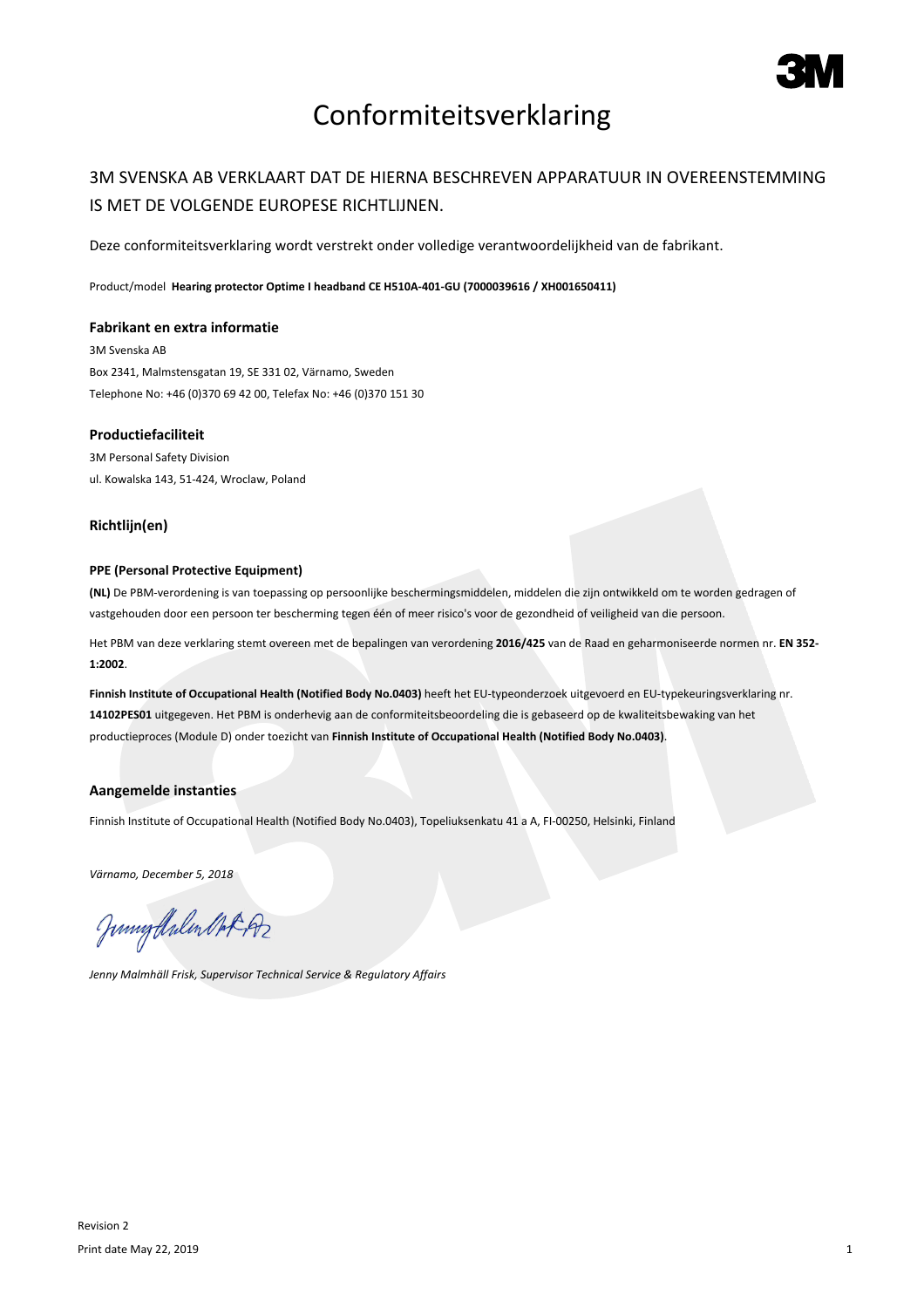

## Samsvarserklæring

### 3M SVENSKA AB ERKLÆRER AT UTSTYRET SOM BESKRIVES HER, ER I SAMSVAR MED FØLGENDE EUROPEISKE DIREKTIVER.

Denne samsvarserklæringen er utstedt på produsentens eneansvar.

Produkt-/modelltype **Hearing protector Optime I headband CE H510A-401-GU (7000039616 / XH001650411)**

#### **Produsent og ytterligere informasjon**

3M Svenska AB Box 2341, Malmstensgatan 19, SE 331 02, Värnamo, Sweden Telephone No: +46 (0)370 69 42 00, Telefax No: +46 (0)370 151 30

#### **Produksjonsanlegg**

3M Personal Safety Division ul. Kowalska 143, 51-424, Wroclaw, Poland

#### **Direktiv(er)**

#### **PPE (Personal Protective Equipment)**

**(NO)** PPE-forordningen gjelder for personlig verneutstyr, utstyr som er designet og produsert for bruk av en person som beskyttelse mot en eller flere risikoer som kan true denne personens helse og sikkerhet.

Henvisningen til PPE-forordningen i denne erklæringen er i samsvar med bestemmelsene i rådsforordning **2016/425** og de harmoniserte standardene nr.**EN 352-1:2002**.

Det bemyndigede organet **Finnish Institute of Occupational Health (Notified Body No.0403)** har utført EU-typekontroll og utstedt EU-typesertifikat **14102PES01**. PPE-forordningen krever en prosedyre for samsvarsvurdering basert på kvalitetssikring av produksjonsprosessen (modul D) under kontroll av det bemyndigede organet **Finnish Institute of Occupational Health (Notified Body No.0403)**.

### **Bemyndigede organer**

Finnish Institute of Occupational Health (Notified Body No.0403), Topeliuksenkatu 41 a A, FI-00250, Helsinki, Finland

*Värnamo, December 5, 2018*

Junnytlalen Not Az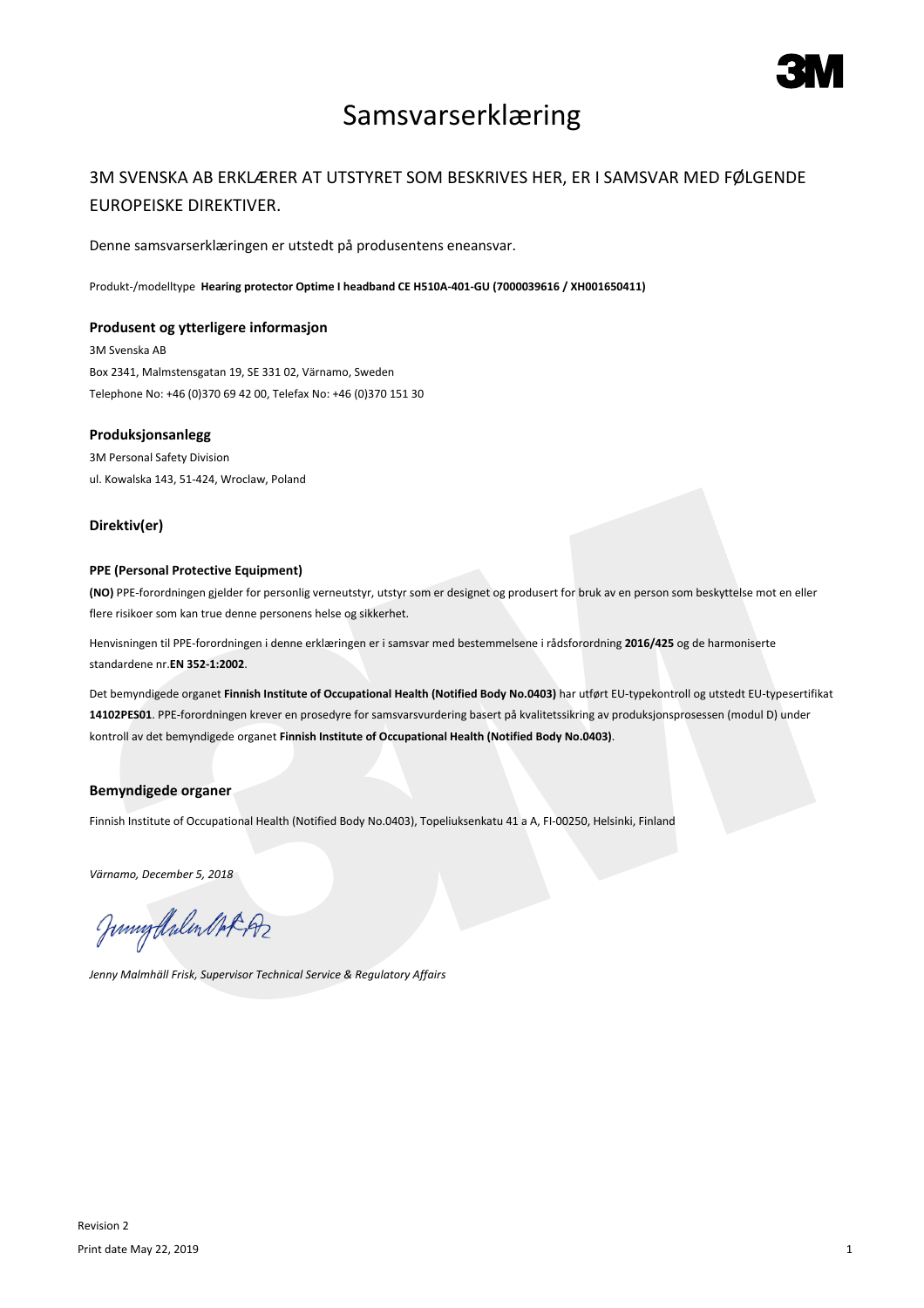

# Deklaracja zgodności

### 3M SVENSKA AB OŚWIADCZA, ŻE OPISANE PONIŻEJ URZĄDZENIA SĄ ZGODNE Z NASTĘPUJĄCYMI DYREKTYWAMI EUROPEJSKIMI.

Niniejsza deklaracja zgodności została wydana na wyłączną odpowiedzialność producenta.

Rodzaj produktu/model **Hearing protector Optime I headband CE H510A-401-GU (7000039616 / XH001650411)**

#### **Producent oraz dodatkowe informacje**

3M Svenska AB Box 2341, Malmstensgatan 19, SE 331 02, Värnamo, Sweden Telephone No: +46 (0)370 69 42 00, Telefax No: +46 (0)370 151 30

#### **Zakład produkcyjny**

3M Personal Safety Division ul. Kowalska 143, 51-424, Wroclaw, Poland

#### **Dyrektywa(y)**

#### **PPE (Personal Protective Equipment)**

**(PL)** Rozporządzenie w sprawie środków ochrony indywidualnej stosuje się do sprzętu ochrony osobistej, sprzętu zaprojektowanego i wyprodukowanego do noszenia lub trzymania przez osobę w celu zabezpieczenia przed jednym lub wieloma zagrożeniami dla zdrowia lub bezpieczeństwa tej osoby.

ŚOI opisane w niniejszej deklaracji są zgodne z postanowieniami rozporządzenia Rady **2016/425** i norm zharmonizowanych nr **EN 352-1:2002**.

Niniejszy sprzęt jest identyczny ze środkami ochrony osobistej będącymi przedmiotem Certyfikatu Zgodności UE nr **14102PES01** wydanego przez **Finnish Institute of Occupational Health (Notified Body No.0403)**. ŚOI podlegają procedurze oceny zgodności opartej na zapewnieniu jakości procesu produkcyjnego (moduł D) pod nadzorem jednostki notyfikowanej **Finnish Institute of Occupational Health (Notified Body No.0403)**.

#### **Jednostki notyfikowane**

Finnish Institute of Occupational Health (Notified Body No.0403), Topeliuksenkatu 41 a A, FI-00250, Helsinki, Finland

*Värnamo, December 5, 2018*

Junnytlalen Not Az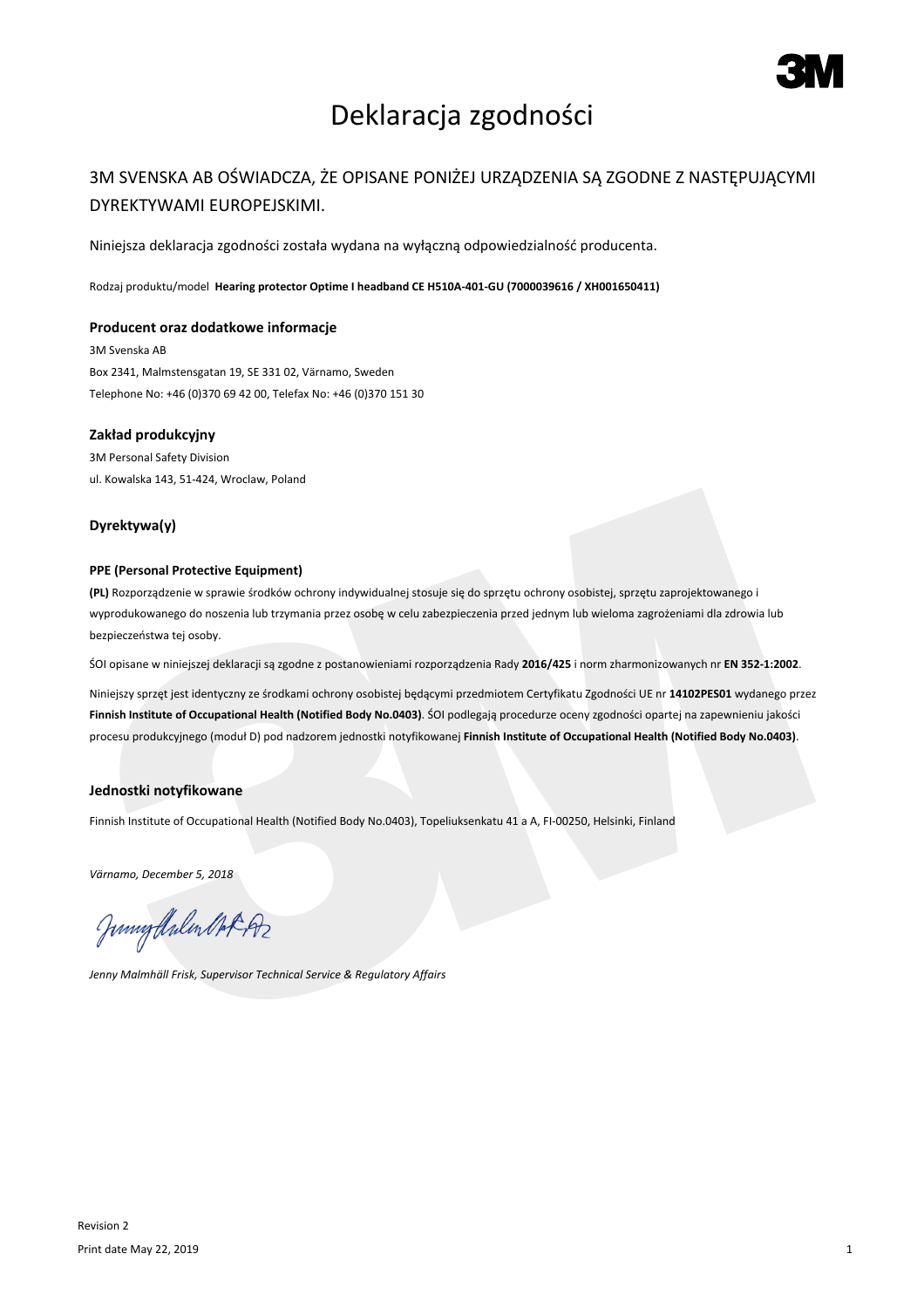

# Declaração de conformidade

## A 3M SVENSKA AB DECLARA QUE O EQUIPAMENTO DESCRITO ABAIXO ESTÁ EM CONFORMIDADE COM AS SEGUINTES DIRETIVAS EUROPEIAS.

Esta declaração de conformidade é emitida sob responsabilidade total do fabricante.

Tipo de produto/modelo **Hearing protector Optime I headband CE H510A-401-GU (7000039616 / XH001650411)**

#### **Fabricante e dados adicionais**

3M Svenska AB Box 2341, Malmstensgatan 19, SE 331 02, Värnamo, Sweden Telephone No: +46 (0)370 69 42 00, Telefax No: +46 (0)370 151 30

#### **Locais de produção**

3M Personal Safety Division ul. Kowalska 143, 51-424, Wroclaw, Poland

#### **Diretiva(s)**

#### **PPE (Personal Protective Equipment)**

**(PT)** O regulamento de EPI aplica-se a equipamento de proteção individual, ou seja, equipamento concebido e fabricado para ser vestido ou usado por uma pessoa para proteção contra um ou mais riscos à saúde e segurança dessa pessoa.

O EPI a que se refere esta declaração está em conformidade com as provisões do regulamento do Concelho **2016/425** e norma(s) harmonizada(s) NE **EN 352-1:2002**.

O organismo notificado **Finnish Institute of Occupational Health (Notified Body No.0403)** efetuou a examinação de tipo UE e emitiu o certificado de examinação de tipo **14102PES01**. O EPI está sujeito a procedimentos de avaliação de conformidade, baseados na garantia de qualidade do processo de produção (módulo D), que é monitorizado pelo **Finnish Institute of Occupational Health (Notified Body No.0403)**.

#### **Organismos notificados**

Finnish Institute of Occupational Health (Notified Body No.0403), Topeliuksenkatu 41 a A, FI-00250, Helsinki, Finland

*Värnamo, December 5, 2018*

Junnytlalen Not Az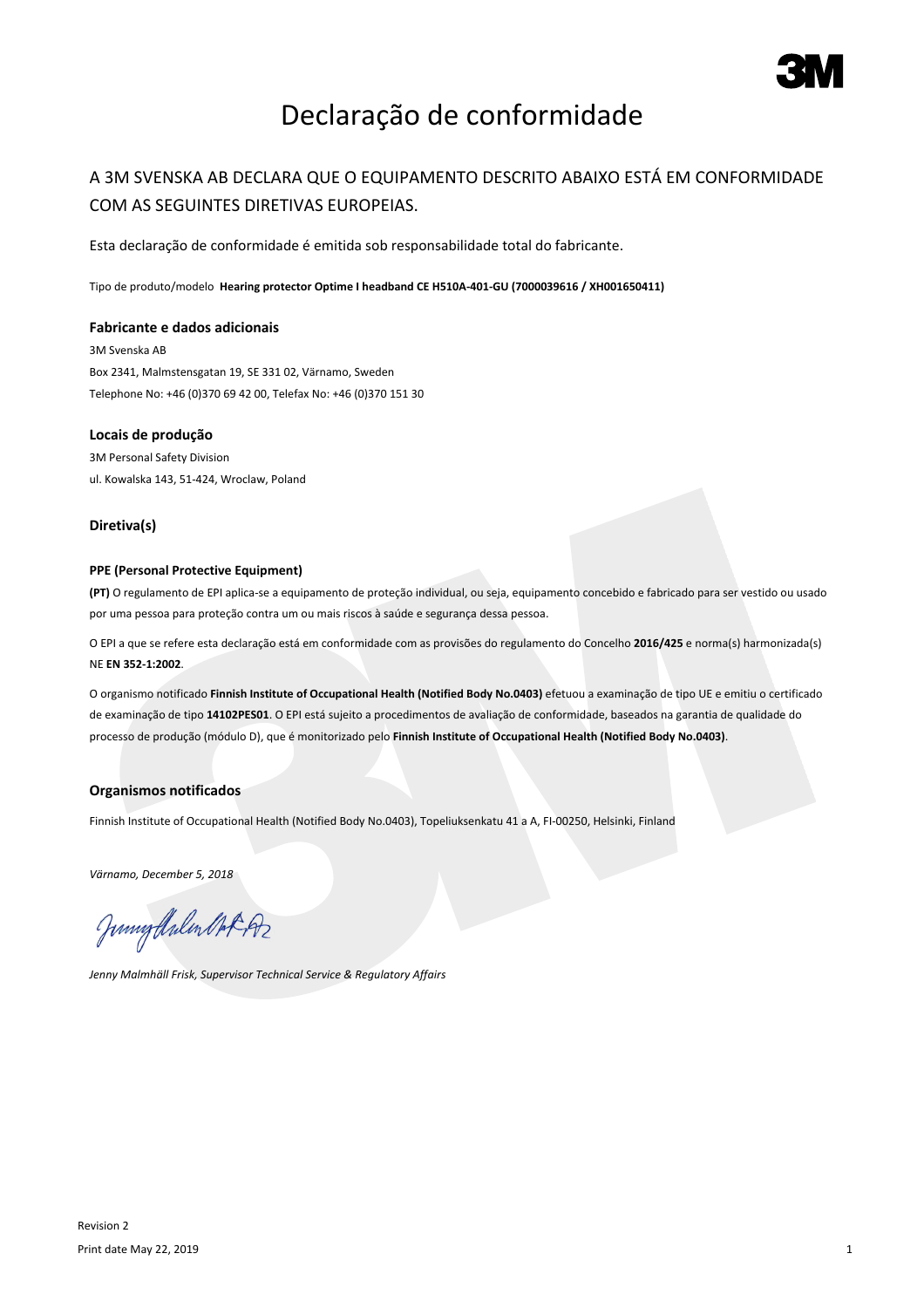

# Declaraţie de conformitate

## 3M SVENSKA AB DECLARĂ CĂ ECHIPAMENTUL DESCRIS ÎN CONTINUARE ESTE CONFORM CU URMĂTOARELE DIRECTIVE EUROPENE.

Producătorul este singurul responsabil pentru emiterea acestei declarații de conformitate.

Tip de produs/model **Hearing protector Optime I headband CE H510A-401-GU (7000039616 / XH001650411)**

#### **Producător şi informaţii suplimentare**

3M Svenska AB Box 2341, Malmstensgatan 19, SE 331 02, Värnamo, Sweden Telephone No: +46 (0)370 69 42 00, Telefax No: +46 (0)370 151 30

#### **Unitatea de producţie**

3M Personal Safety Division ul. Kowalska 143, 51-424, Wroclaw, Poland

#### **Directive**

#### **PPE (Personal Protective Equipment)**

**(RO)** Regulamentul privind EIP se aplică echipamentelor individuale de protecţie, echipamente proiectate şi fabricate pentru a fi purtate sau ţinute de o persoană ca protecţie împotriva unuia sau mai multor riscuri asupra sănătăţii sau siguranţei acelei persoane.

EIP din această declaraţie se conformează prevederilor Regulamentului Consiliului **2016/425** şi standardelor armonizate Nr. **EN 352-1:2002**.

Organismul notificat **Finnish Institute of Occupational Health (Notified Body No.0403)** a efectuat examinarea tip UE şi a eliberat certificatul de examinare tip UE **14102PES01**. EIP se supune procedurii de evaluare a conformităţii pe baza asigurării calităţii procesului de producţie (modulul D), sub supravegherea organismului notificat **Finnish Institute of Occupational Health (Notified Body No.0403)**.

### **Organismele notificate**

Finnish Institute of Occupational Health (Notified Body No.0403), Topeliuksenkatu 41 a A, FI-00250, Helsinki, Finland

*Värnamo, December 5, 2018*

Junigalulen Oct 192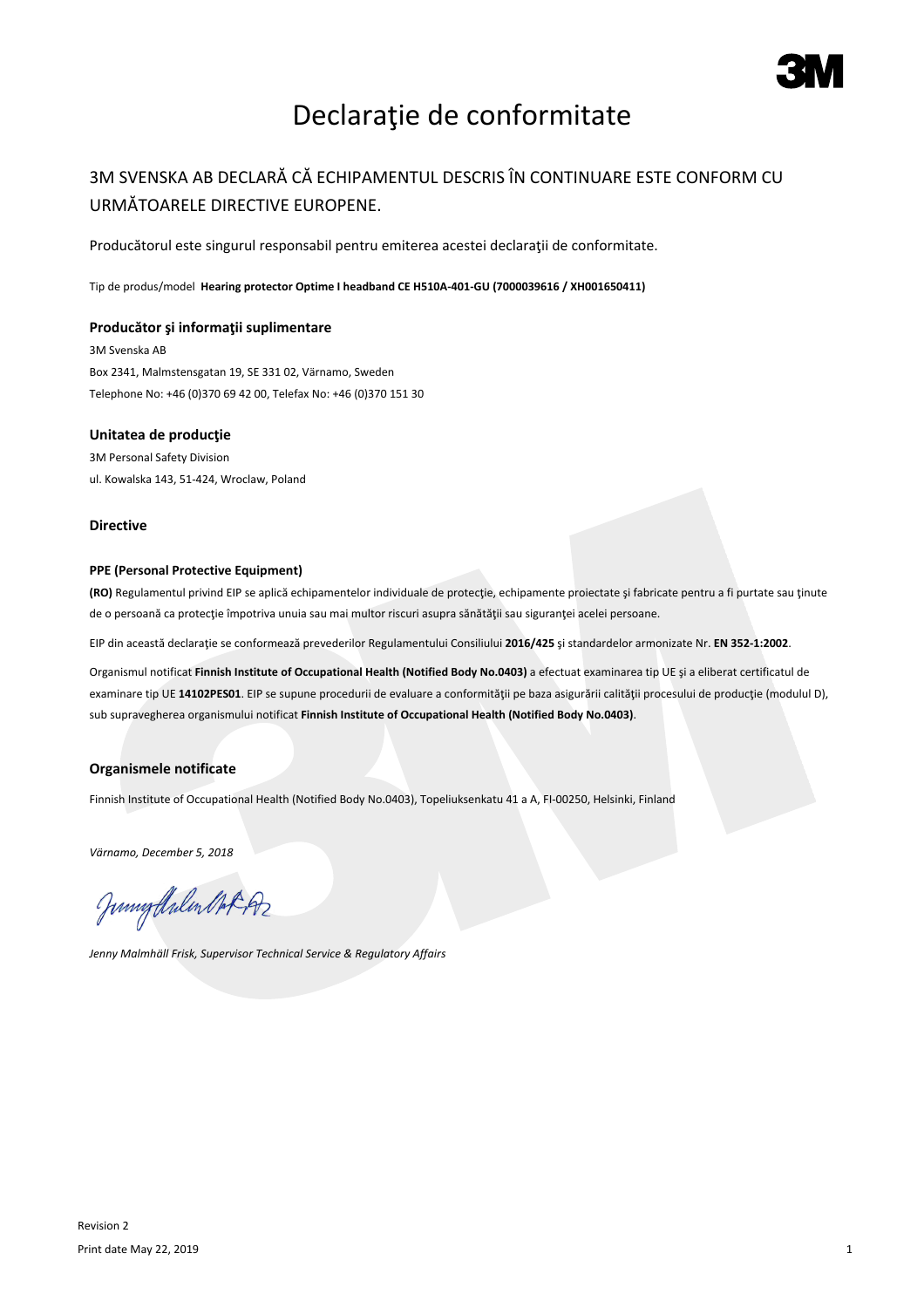

# Izjava o usklađenosti

## 3M SVENSKA AB IZJAVLJUJE DA JE OPREMA OPISANA U OVOM DOKUMENTU USKLAĐENA SA SLEDEĆIM EVROPSKIM DIREKTIVAMA.

Ova izjava o usklađenosti je izdata pod punom odgovornošću proizvođača.

Tip proizvoda/model **Hearing protector Optime I headband CE H510A-401-GU (7000039616 / XH001650411)**

#### **Informacije o proizvođaču i dodatne informacije**

3M Svenska AB Box 2341, Malmstensgatan 19, SE 331 02, Värnamo, Sweden Telephone No: +46 (0)370 69 42 00, Telefax No: +46 (0)370 151 30

#### **Proizvodni pogon**

3M Personal Safety Division ul. Kowalska 143, 51-424, Wroclaw, Poland

#### **Direktive**

#### **PPE (Personal Protective Equipment)**

**(RS)** Propisi o ličnoj zaštitnoj opremi odnose se na ličnu zaštitnu opremu, opremu dizajniranu i proizvedenu da je osoba nosi ili drži za zaštitu od jednog ili više rizika po zdravlje ili bezbednost te osobe.

Lična zaštitna oprema ove izjave je u skladu sa odredbama Saveta **2016/425** i harmonizovanim standardima br. **EN 352-1:2002**.

Ovlašćeno telo **Finnish Institute of Occupational Health (Notified Body No.0403)** je obavilo EU ispitivanje tipa i izdalo EU sertifikat ispitivanja tipa **14102PES01**. Lična zaštitna oprema podleže proceduri procene usklađenosti na osnovu garancije kvaliteta procesa proizvodnje (Modul D) pod nadzorom ovlašćenog tela **Finnish Institute of Occupational Health (Notified Body No.0403)**.

#### **Ovlašćena tela**

Finnish Institute of Occupational Health (Notified Body No.0403), Topeliuksenkatu 41 a A, FI-00250, Helsinki, Finland

*Värnamo, December 5, 2018*

Junigalulen MAR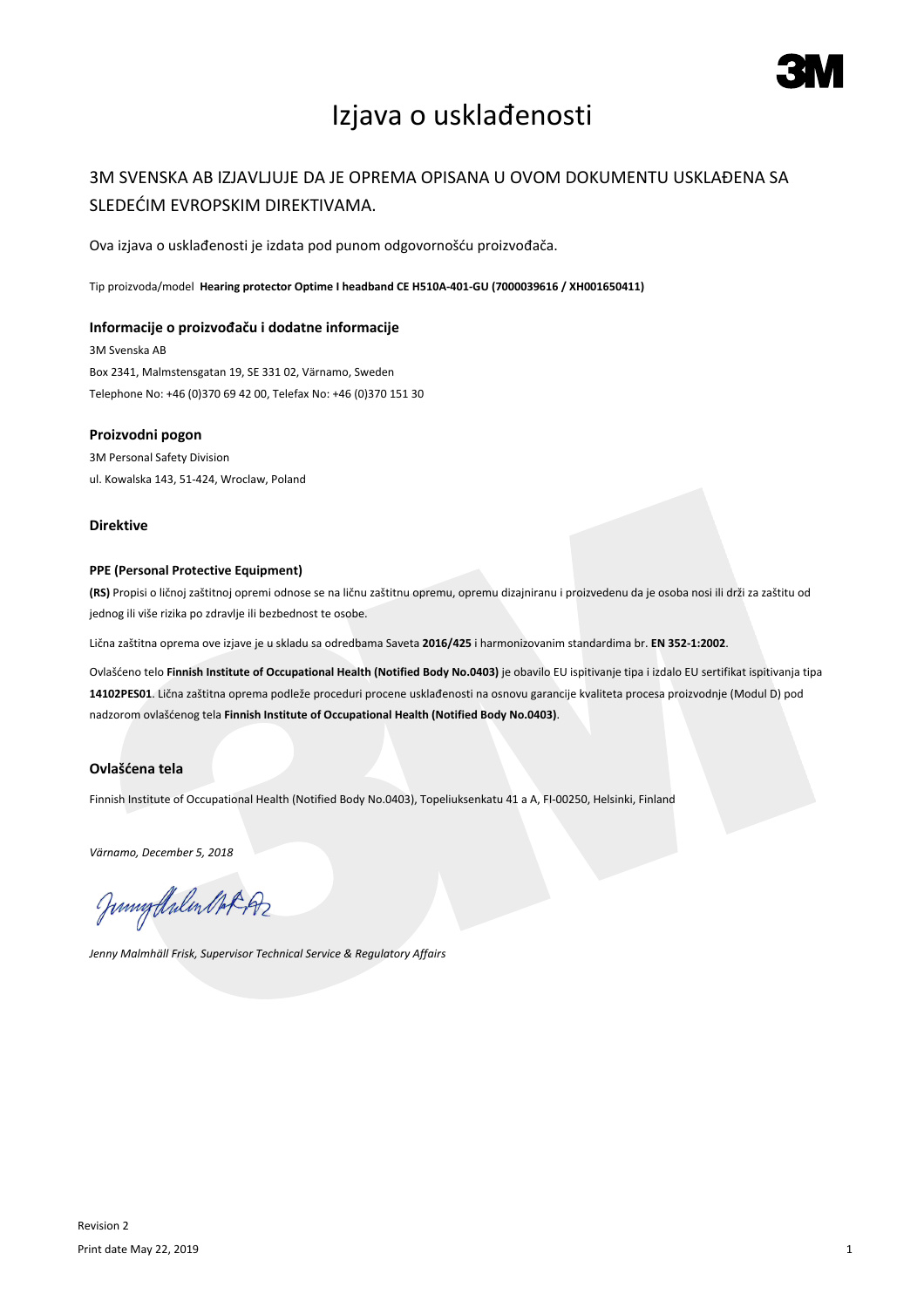

## Декларация соответствия

## КОМПАНИЯ 3M SVENSKA AB ЗАЯВЛЯЕТ, ЧТО УКАЗАННОЕ НИЖЕ ОБОРУДОВАНИЕ СООТВЕТСТВУЕТ ТРЕБОВАНИЯМИ ПРИВЕДЕННЫХ В НАСТОЯЩЕМ ДОКУМЕНТЕ ДИРЕКТИВ ЕС.

Исключительную ответственность за содержание настоящей декларации несет производитель.

Тип и модель изделия **Hearing protector Optime I headband CE H510A-401-GU (7000039616 / XH001650411)**

#### **Информация о производителе**

3M Svenska AB Box 2341, Malmstensgatan 19, SE 331 02, Värnamo, Sweden Telephone No: +46 (0)370 69 42 00, Telefax No: +46 (0)370 151 30

#### **Производственный объект**

3M Personal Safety Division ul. Kowalska 143, 51-424, Wroclaw, Poland

#### **Директивы**

#### **PPE (Personal Protective Equipment)**

**(RU)** Регламент Совета ЕС о средствах индивидуальной защиты касается носимых изделий, предназначенных для защиты от одного или нескольких вредных воздействий.

Настоящее средство индивидуальной защиты соответствует требованиям регламента Совета **2016/425** и согласованных стандартов **EN 352- 1:2002**.

Настоящее оборудование идентично таковому, получившему сертификат соответствия ЕС № **14102PES01** в **Finnish Institute of Occupational Health (Notified Body No.0403)**.

Нотифицированный орган **Finnish Institute of Occupational Health (Notified Body No.0403)** выполнил испытания настоящего изделия в соответствии с действующими в ЕС протоколами. По результатам указанным органом был выпущен сертификат ЕС о прохождении испытаний **14102PES01**. Помимо этого, данное средство индивидуальной защиты прошло процедуру оценки его соответствия требованиям перечисленных выше нормативных документов. Оценка производилась под контролем **Finnish Institute of Occupational Health (Notified Body No.0403)** исходя из сведений о действующей на производстве системе контроля качества (модуль D).

#### **Нотифицированные органы**

Finnish Institute of Occupational Health (Notified Body No.0403), Topeliuksenkatu 41 a A, FI-00250, Helsinki, Finland

*Värnamo, December 5, 2018*

Junnythulen Not Az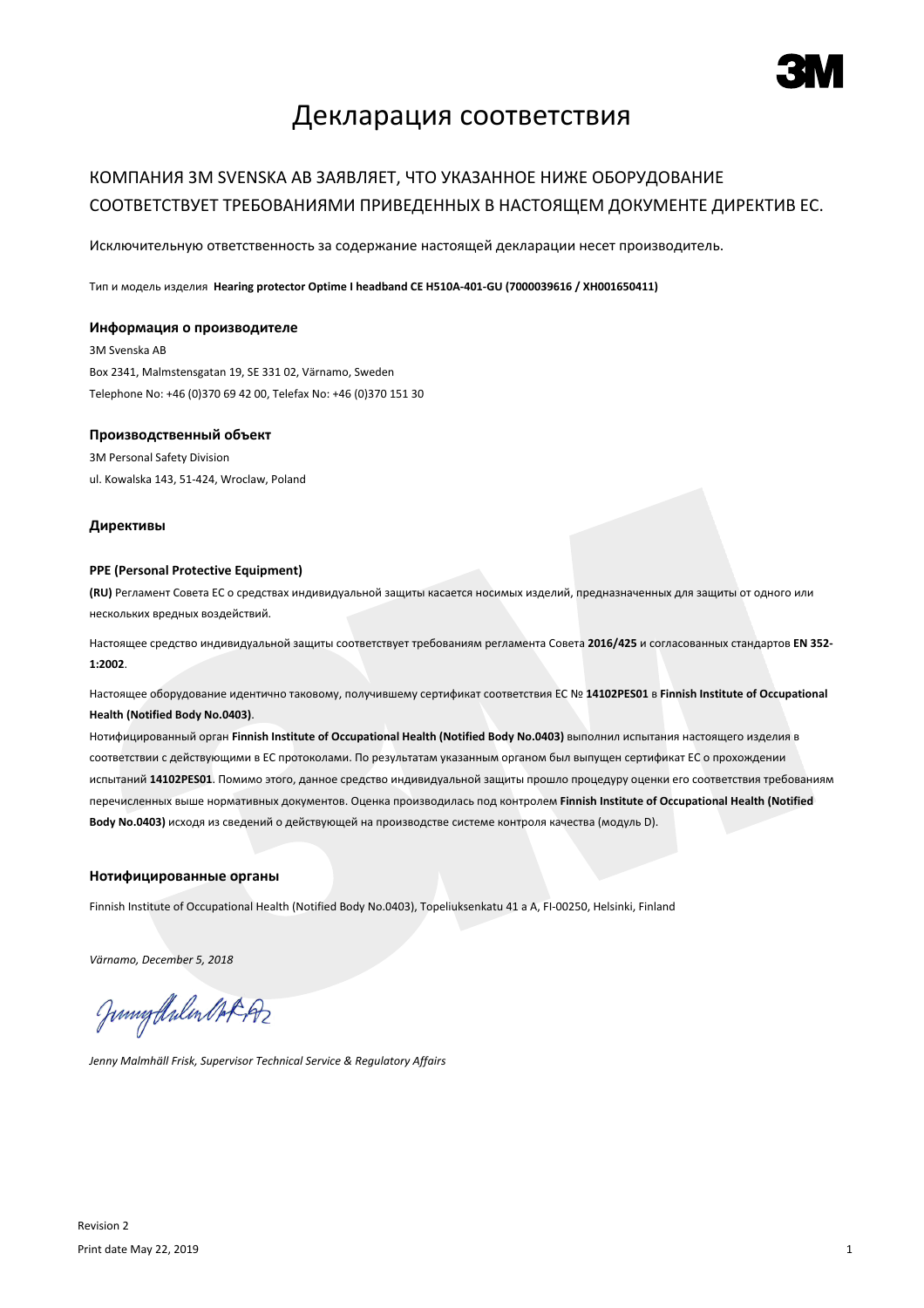

# Izjava o skladnosti

### 3M SVENSKA AB IZJAVLJA, DA JE V NADALJEVANJU OPISANA OPREMA V SKLADU Z NASLEDNJIMI EVROPSKIMI DIREKTIVAMI.

Ta izjava o skladnosti je izdana na izključno odgovornost proizvajalca.

Vrsta izdelka/model **Hearing protector Optime I headband CE H510A-401-GU (7000039616 / XH001650411)**

#### **Proizvajalec in dodatne informacije**

3M Svenska AB Box 2341, Malmstensgatan 19, SE 331 02, Värnamo, Sweden Telephone No: +46 (0)370 69 42 00, Telefax No: +46 (0)370 151 30

#### **Proizvodni obrat**

3M Personal Safety Division ul. Kowalska 143, 51-424, Wroclaw, Poland

#### **Direktive**

#### **PPE (Personal Protective Equipment)**

**(SI)** Uredba OZO velja za osebno zaščitno opremo – opremo, zasnovano in izdelano z namenom, da jo oseba nosi ali drži, da bi se zaščitila pred enim ali več tveganji za svoje zdravje ali varnost.

OZO, na katero se nanaša ta izjava, je skladna z določili uredbe Sveta **2016/425** in s harmoniziranimi standardi **EN 352-1:2002**.

Priglašeni organ **Finnish Institute of Occupational Health (Notified Body No.0403)** je izvedel ES-pregled tipa in izdal certifikat o ES-pregledu tipa **14102PES01**. OZO je podvržena postopku ugotavljanja skladnosti na osnovi zagotavljanja kakovosti proizvodnega procesa (modul D) pod nadzorom priglašenega organa **Finnish Institute of Occupational Health (Notified Body No.0403)**.

### **Priglašeni organi**

Finnish Institute of Occupational Health (Notified Body No.0403), Topeliuksenkatu 41 a A, FI-00250, Helsinki, Finland

*Värnamo, December 5, 2018*

Junigalulen MAR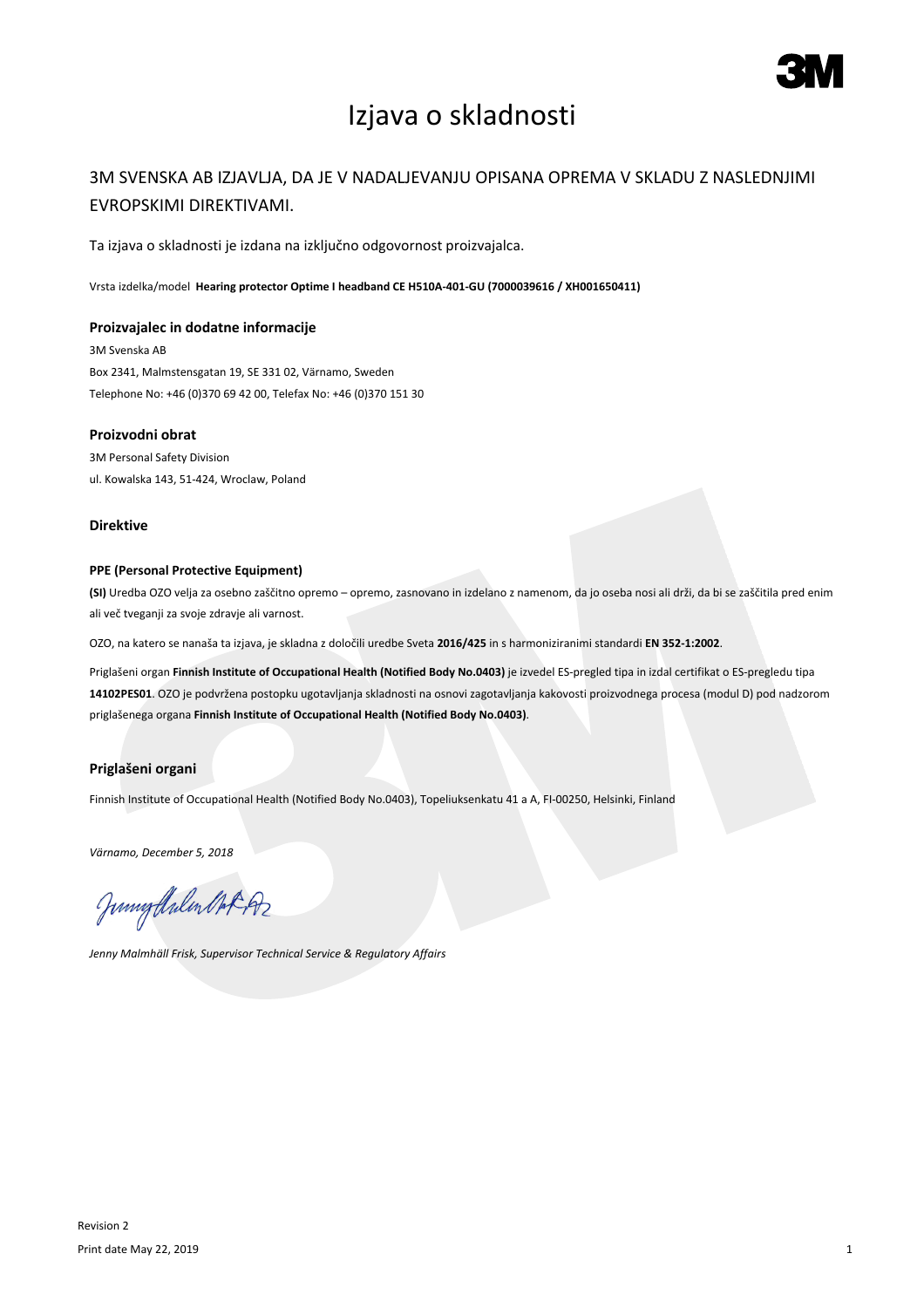

# Vyhlásenie o zhode

## SPOLOČNOSŤ 3M SVENSKA AB VYHLASUJE, ŽE ZARIADENIE OPÍSANÉ NIŽŠIE SPĹŇA USTANOVENIA NASLEDOVNÝCH EURÓPSKYCH SMERNÍC.

Toto vyhlásenie o zhode je vydané s výhradnou zodpovednosťou výrobcu.

Typ výrobku/modelu **Hearing protector Optime I headband CE H510A-401-GU (7000039616 / XH001650411)**

#### **Výrobca a ďalšie informácie**

3M Svenska AB Box 2341, Malmstensgatan 19, SE 331 02, Värnamo, Sweden Telephone No: +46 (0)370 69 42 00, Telefax No: +46 (0)370 151 30

#### **Výrobný závod**

3M Personal Safety Division ul. Kowalska 143, 51-424, Wroclaw, Poland

#### **Smernice**

#### **PPE (Personal Protective Equipment)**

**(SK)** Nariadenie o OOP platí pre osobné ochranné prostriedky, prostriedky určené a vyrobené na účel nosenia osobou na ochranu proti jednému alebo viacerým rizikám ohrozujúcim zdravie alebo bezpečnosť tejto osoby.

OOP tohto vyhlásenia je v zhode s ustanoveniami nariadenia Rady **2016/425** a harmonizovaných noriem č. **EN 352-1:2002**.

Toto zariadenie je identické s OOP, ktorý je predmetom Certifikátu o zhode EÚ, č. **14102PES01**, ktorý vydal **Finnish Institute of Occupational Health (Notified Body No.0403)**.

Notifikovaný orgán **Finnish Institute of Occupational Health (Notified Body No.0403)** vykonal preskúšanie typu pre EÚ a vydal certifikát o skúške typu pre EÚ **14102PES01**. OOP podlieha postupu hodnotenia zhody na základe zaistenia kvality výrobného procesu (modul D) pod dohľadom notifikovaného orgánu **Finnish Institute of Occupational Health (Notified Body No.0403)**.

#### **Notifikované orgány**

Finnish Institute of Occupational Health (Notified Body No.0403), Topeliuksenkatu 41 a A, FI-00250, Helsinki, Finland

*Värnamo, December 5, 2018*

Junigthalen Mot 192

*Jenny Malmhäll Frisk, Supervisor Technical Service & Regulatory Affairs*